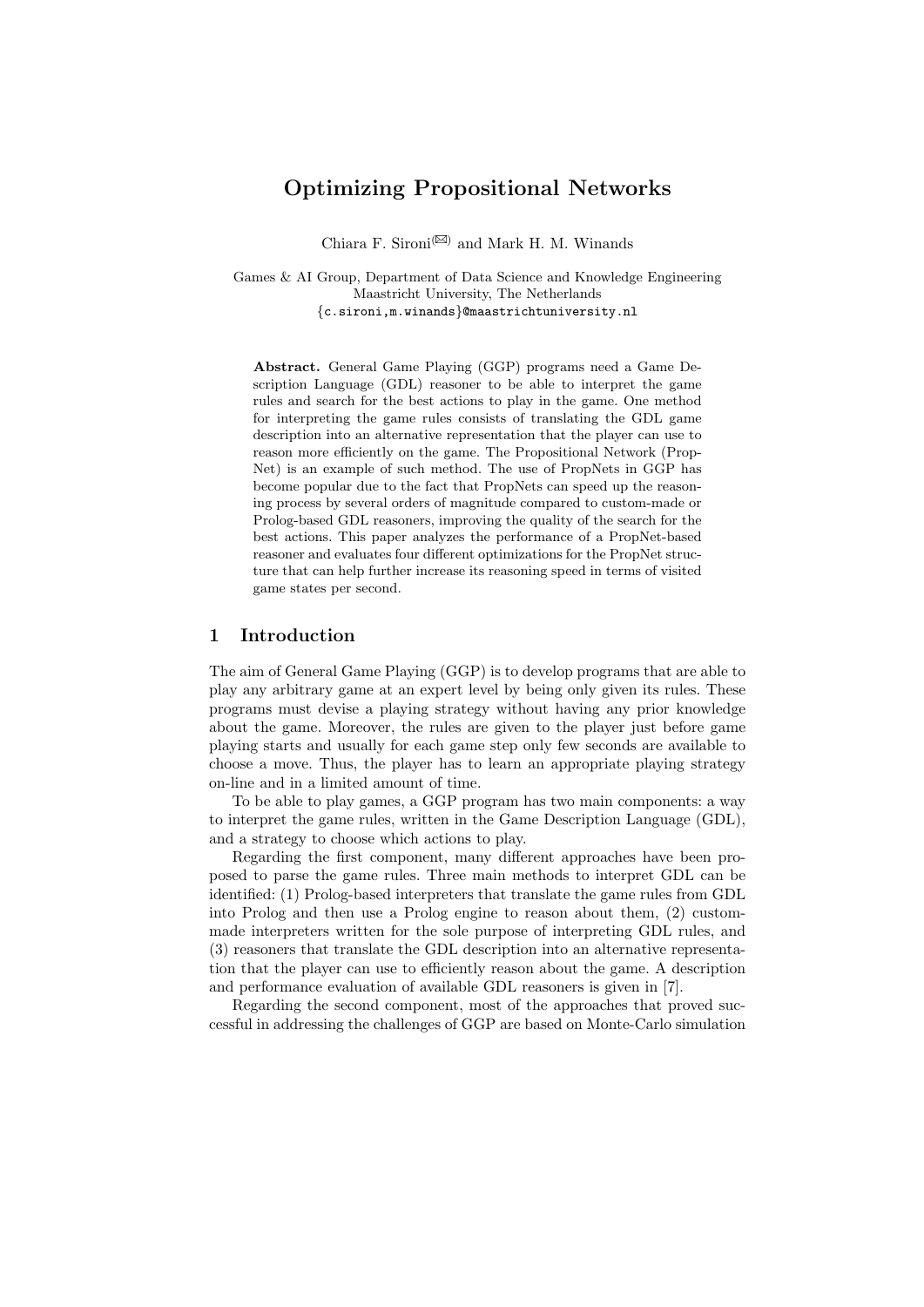techniques and especially on Monte-Carlo Tree Search (MCTS) [1, 2]. For Monte-Carlo methods the choice of the best action to play is based on game statistics collected by sampling the state space of the game. The number of samples that Monte-Carlo methods can collect directly influences their performance. A higher number of samples in general improve the quality of the chosen actions.

A faster GDL reasoner, which in a given amount of time can analyze a higher number of game states than other reasoners, can positively influence Monte-Carlo based search. Propositional Networks (PropNets) [3, 8] have become popular in GGP because they can speed up the reasoning process by several orders of magnitude compared to custom-made or Prolog-based GDL reasoners. Nowadays, all the best GGP programs use a PropNet-based reasoner [4, 5, 9].

The purpose of this paper is to analyze the performance of the implementation of the PropNet-based reasoner provided in the GGP-Base framework [9], discuss four optimizations of the structure of the PropNet and empirically evaluate their impact on the speed of the reasoning process. The performance of the custom-made GDL reasoner provided in the GGP-Base framework, called GGP-Base Prover, has been used as a reference.

The reminder of the paper is structured as follows. Section 2 gives a short introduction to GDL and PropNets. Sections 3 and 4 give some details about the PropNet implementation and a description of the PropNet optimizations respectively. Section 5 presents the empirical evaluation of the PropNet and Sect. 6 concludes and indicates potential future work.

### **2 Background**

PropNets are one of the promising representations that can be used to reason about GDL descriptions. Subsection 2.1 gives a brief introduction to GDL and Subsect. 2.2 briefly describes the structure of a PropNet.

### **2.1 The Game Description Language**

The Game Description Language (GDL) is a first order logic language used in GGP to represent the rules of games [6]. In GDL a game state is defined by specifying which propositions are true in that state. A set of reserved keywords is used to define the characteristics of the game.

Figure 1 shows as an example the GDL description of a simple game, where a player can independently turn on two lights (*p* and *q*). After being turned on, each light will remain on. The game ends when both lights are on and the player achieves a goal with score 100. In the figure, the GDL keywords are represented in bold.

#### **2.2 The PropNet**

A Propositional Network (PropNet) [3, 8] can be seen as a graph representation of GDL. Each component in the PropNet represents either a proposition or a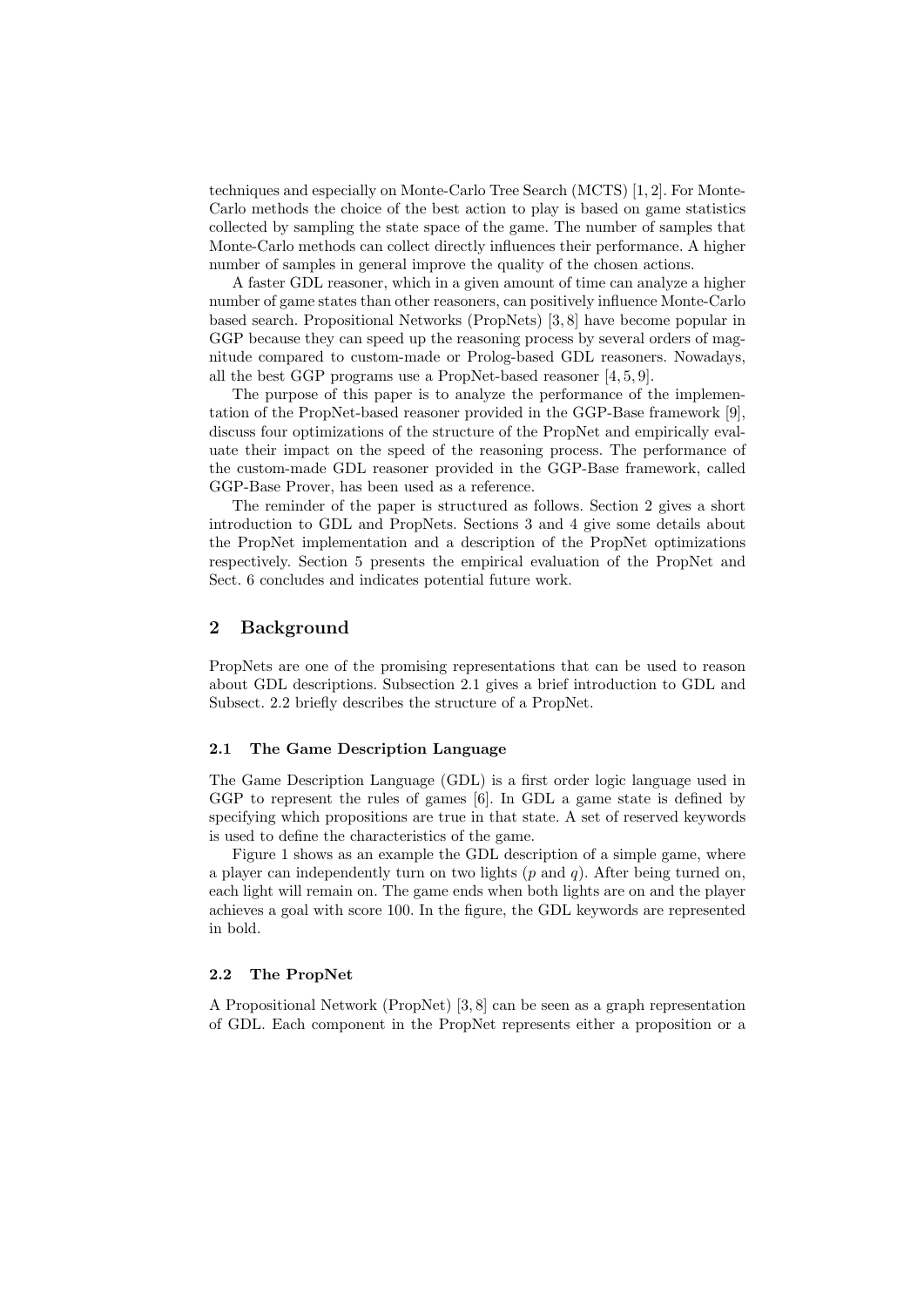```
(role player)
(light p) (light q)
(<= (legal player (turnOn ?x)) (not (true (on ?x))) (light ?x))
(<= (next (on ?x)) (does player (turnOn ?x)))
(<= (next (on ?x)) (true (on ?x)))
(<= terminal (true (on p)) (true (on q)))
(<= (goal player 100) (true (on p)) (true (on q)))
```
**Fig. 1.** Example of GDL game description.

logic gate. Propositions can be distinguished into three types: *input* propositions that have no input components, *base* propositions that have one single *transition* as input, and *view* propositions that are the remaining ones. The truth values of *base* propositions represent the state of the game. The dynamics of the game are represented by *transitions* that are identity gates that output their input value with one step delay and control the truth values of *base* propositions in the next step. The truth value of every other component is a function of the truth value of its inputs, except for *input* propositions, for which the game playing agent sets a value when choosing the action to play. Figure 2 shows as an example the PropNet that corresponds to the GDL description given in Fig. 1.



**Fig. 2.** PropNet structure example.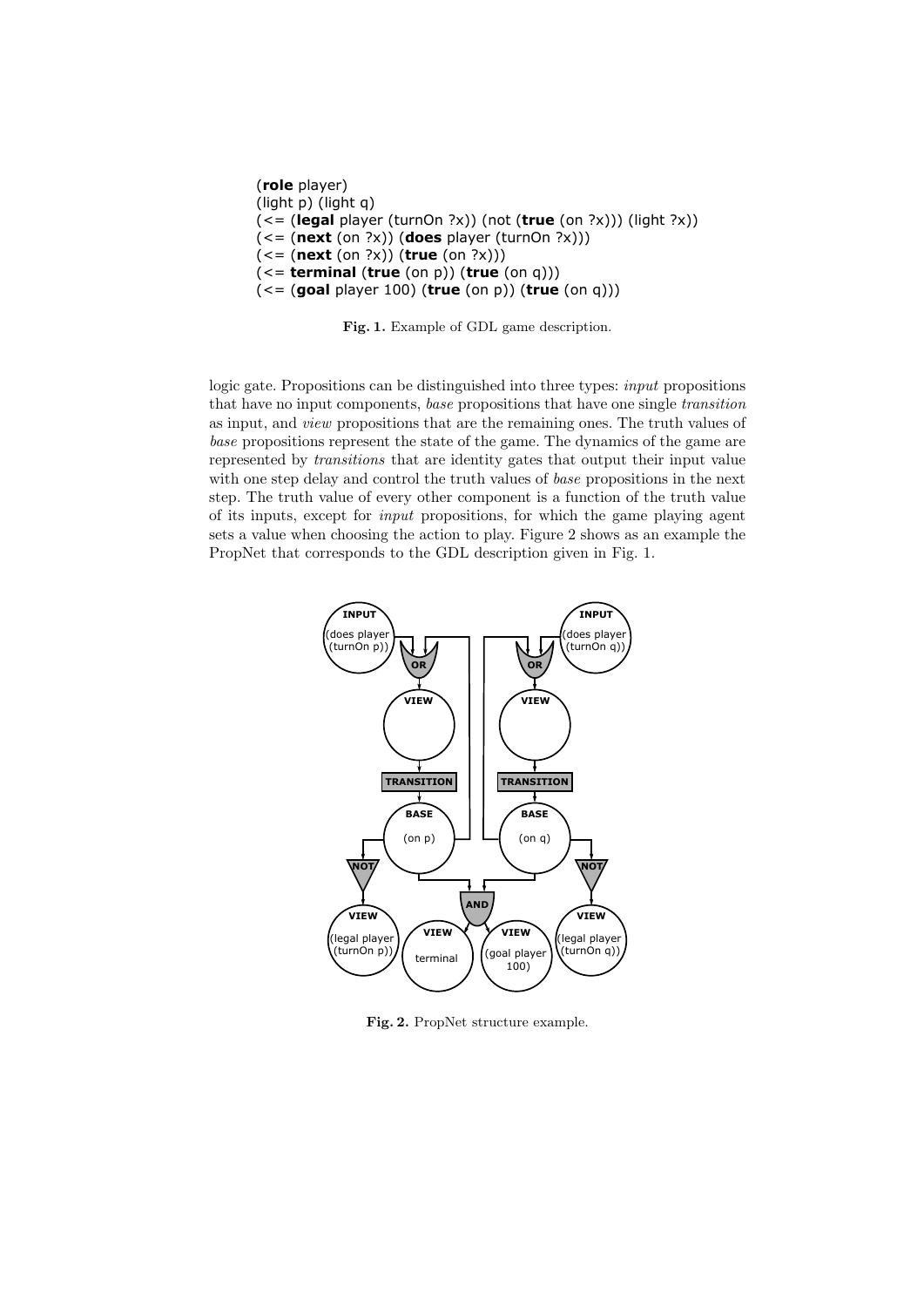## **3 PropNet Implementation**

To create the PropNet the algorithm provided in the GGP-Base framework is used.<sup>1</sup> This algorithm is implemented in the *create(List<Gdl> description)* method of the *OptimizingPropNetFactory* class and builds the PropNet according to the rules in the given GDL description.

The final product of the algorithm is a set of all the components in the Prop-Net, each of which has been connected to its input and output components. This set can then be used to initialize a PropNet object. The algorithm distinguishes six different types of components: *constants* (TRUE and FALSE), *propositions*, *transitions* and three different *gates* (AND, OR, NOT).

The GGP-Base framework also provides a PropNet class that can be initialized using the created set of components. We used this class as a starting point and implemented some changes to the initialization process to ensure that the PropNet respects certain constraints that are needed for the optimizations algorithms to work consistently. The first step of the initialization iterates over all the components in the PropNet and inserts them in different lists according to their type. While iterating over all the components, the following are the main actions that the initialization algorithm performs:

- **–** Identify a single TRUE and a single FALSE constant, creating them if they do not exist, or removing the redundant ones.
- **–** Identify the type of each proposition. Each proposition must be associated to one type only. A proposition that has a *transition* as input is identified as BASE type and a proposition that corresponds to a GDL relation containing the *does* keyword is identified as INPUT type. The propositions corresponding to GDL relations containing the *legal*, *goal* or *terminal* keyword are identified as LEGAL, GOAL and TERMINAL type respectively. To all other propositions the type OTHER is assigned.
- **–** Make sure that all the INPUT and LEGAL propositions are in a 1-to-1 relation. If a proposition is detected as being an INPUT but there is no corresponding LEGAL in the PropNet, then it can be removed since we are sure that the corresponding move will never be chosen by the player. On the contrary, if there is a LEGAL proposition with no corresponding INPUT, the INPUT proposition is added to the PropNet, since the LEGAL proposition might become true at a certain point of the game and the player might choose to play the corresponding move.
- **–** Make sure that only constants and INPUT propositions have no input components. If a different component is detected as having no inputs, set one of the two constants as its input. This action is needed because as a by-product of the PropNet creation some OR gates and non-INPUT propositions might have no inputs. The behavior of the PropNet has been empirically tested to be consistent when such components are connected to the FALSE constant.

<sup>&</sup>lt;sup>1</sup> We have used a more recent and improved version than the one tested in [7].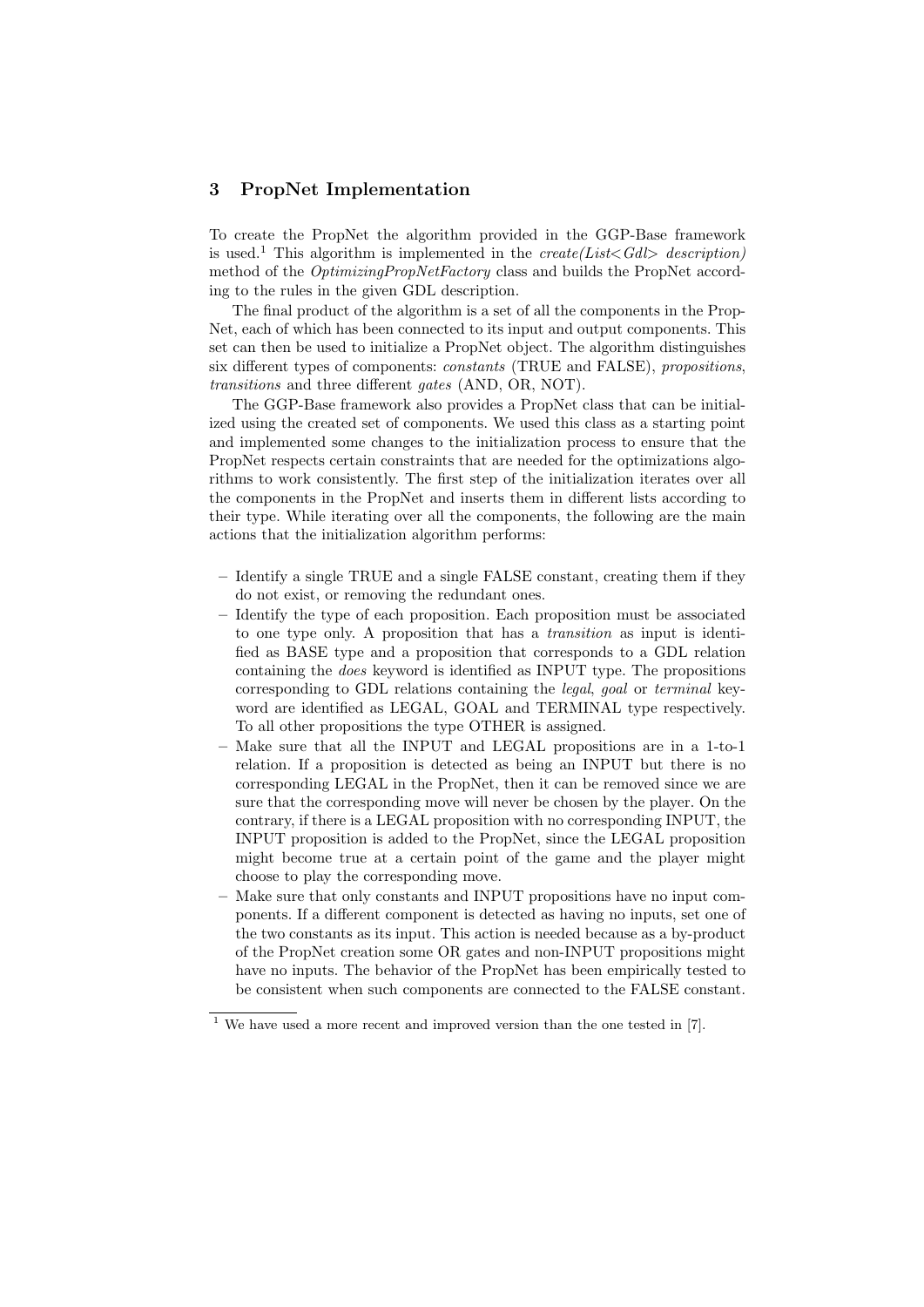## **4 Optimizations**

The PropNets built by the algorithm given in the GGP-Base framework [9] contain usually many components that are not strictly necessary to reason about the game. This section presents four optimizations that can be performed on the PropNet structure to reduce the number of these components. Opt0 (Subsect. 4.1) removes components that are known to have a constant truth value, Opt1 (Subsect. 4.2) removes propositions that do not have a particular meaning, Opt2 (Subsect. 4.3) detects more constant components and removes them, and Opt3 (Subsect. 4.4) removes components that have no output and are not influential. All the optimization algorithms except the last one are already provided in the GGP-Base framework. The algorithms described here contain some minor modifications with respect to the original GGP-Base version in order to adapt them to the changes that were performed on the PropNet class structure.

#### **4.1 Opt0: Remove Constant-value Components**

This optimization removes from the PropNet the components that are known to be always *true* or always *false* and at the same time do not have a particular meaning for the game. For example an AND gate that has an input that is always *false* will also always output *false*, thus the gate can be removed and all its outputs can be connected directly to the *FALSE* constant of the PropNet.

Algorithm 1 shows the main steps of this optimization. The sets  $O_T$  and *O<sup>F</sup>* , at any moment, contain respectively the outputs of the *TRUE* and the outputs of the *FALSE* constant that still have to be checked for removal. At the beginning  $O_T$  contains all the outputs of the *TRUE* constant and  $O_F$  contains all the outputs of the *FALSE* constant (Lines 2 and 3).

The procedure REMOVEFROMTRUE(*propnet*,  $O_T$ ,  $O_F$ ) (Line 5) and the procedure REMOVEFROMFALSE(*propnet*,  $O_T$ ,  $O_F$ ) (Lines 6) check the outputs of the *TRUE* and of the *FALSE* constant respectively. Algorithm 2 shows exactly which components the first procedure removes. The algorithm for the second procedure removes the outputs of the FALSE constant in a similar way. In the case of the FALSE constant, also always false GOAL and LEGAL propositions are removed since they will never be used. Moreover, whenever a LEGAL proposition is removed also the corresponding INPUT proposition is removed, since it is certain that the corresponding move will never be played.

Note that whenever a component is removed or detected as having always a constant value, it means that also its output is constant, thus its output components are connected directly to one of the two constants. In this case each output component will be added to the appropriate set (either  $O_T$  or  $O_F$ ) to be checked in the next steps.

Algorithm 1 alternates between the two procedures mentioned above until both sets,  $O_T$  and  $O_F$ , are empty. This repetition is needed because of the NOT gate. Whenever this gate is removed from the outputs of a constant, its outputs are connected to the other constant, thus the set of outputs to be checked for that constant will still have at least one element.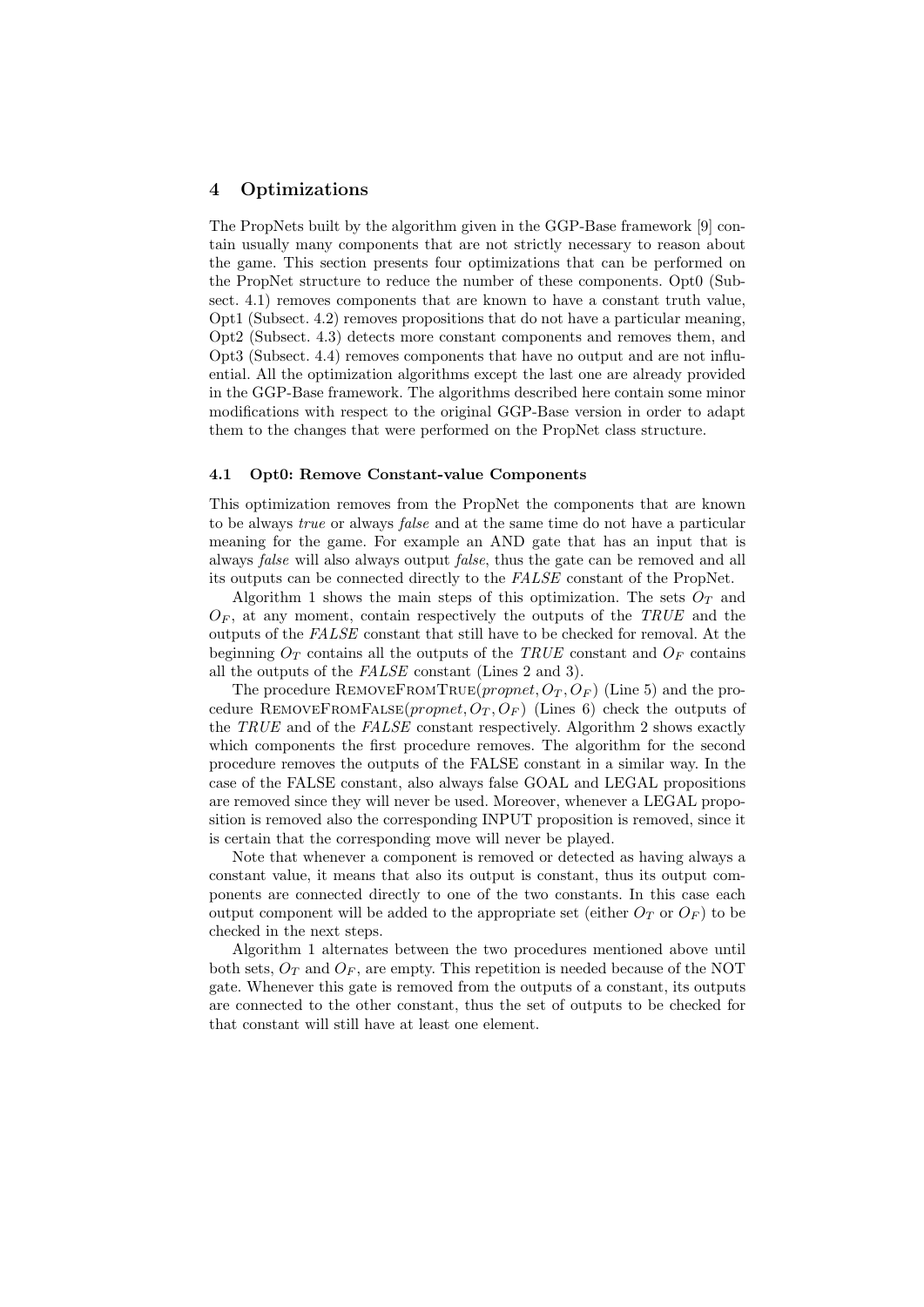| Algorithm 1 Remove constant-value components |  |  |
|----------------------------------------------|--|--|
|----------------------------------------------|--|--|

1: **procedure**  $\text{OPT}_0(propnet)$ <br>2:  $O_T \leftarrow propnet \cdot TRUE \cdot \text{OPT}_0$ 2:  $O_T \leftarrow prompt \cdot TRUE \cdot outputs$ <br>3:  $O_F \leftarrow prompt \cdot FALSE \cdot outputs$ 3: *O<sup>F</sup> ← propnet.FALSE.outputs*  $4:$  **while**  $O_T \neq \emptyset$  or  $O_F \neq \emptyset$  do 5: REMOVEFROMTRUE(*propnet*,  $O_T$ ,  $O_F$ )<br>6: REMOVEFROMFALSE(*propnet*,  $O_T$ ,  $O_F$ ) 6: REMOVEFROMFALSE $(propnet, O_T, O_F)$ <br>7: end while end while 8: **end procedure**

# **Algorithm 2** Remove true components

|     | 1: <b>procedure</b> REMOVEFROMTRUE( <i>propnet</i> , $O_T$ , $O_F$ )         |
|-----|------------------------------------------------------------------------------|
| 2:  | while $O_T \neq \emptyset$ do                                                |
| 3:  | $c \leftarrow O_T$ .removeElement()                                          |
| 4:  | switch c.compType do                                                         |
| 5:  | case TRANSITION                                                              |
| 6:  | if $ c.out puts  = 0$ then                                                   |
| 7:  | propret. remove(c)                                                           |
| 8:  | end if                                                                       |
| 9:  | case NOT                                                                     |
| 10: | connect <i>c.outputs</i> to FALSE                                            |
| 11: | $O_F \leftarrow O_F \cup c.outputs$                                          |
| 12: | propret. remove(c)                                                           |
| 13: | case AND                                                                     |
| 14: | if $ c\text{.inputs}  = 1$ then<br>$\triangleright$ Only TRUE as input       |
| 15: | connect <i>c.outputs</i> to TRUE                                             |
| 16: | $O_T \leftarrow O_T \cup c.out puts$                                         |
| 17: | propret. remove(c)                                                           |
| 18: | else if $ c.inputs  = 2$ then<br>$\triangleright$ Only 2 inputs, one is TRUE |
| 19: | connect <i>c.outputs</i> to other input                                      |
| 20: | propret. remove(c)                                                           |
| 21: | else<br>$\triangleright$ More than 2 inputs, one is TRUE                     |
| 22: | disconnect $c$ form TRUE                                                     |
| 23: | end if                                                                       |
| 24: | case OR                                                                      |
| 25: | connect <i>c.outputs</i> to TRUE                                             |
| 26: | $O_T \leftarrow O_T \cup c.out puts$                                         |
| 27: | propret. remove(c)                                                           |
| 28: | case PROPOSITION                                                             |
| 29: | connect <i>coutputs</i> to TRUE                                              |
| 30: | $O_T \leftarrow O_T \cup c.out puts$                                         |
| 31: | if c.propType $\in$ {OTHER, BASE} then                                       |
| 32: | $prompt$ .remove $(c)$                                                       |
| 33: | end if                                                                       |
| 34: | end switch                                                                   |
| 35: | end while                                                                    |
|     | 36: end procedure                                                            |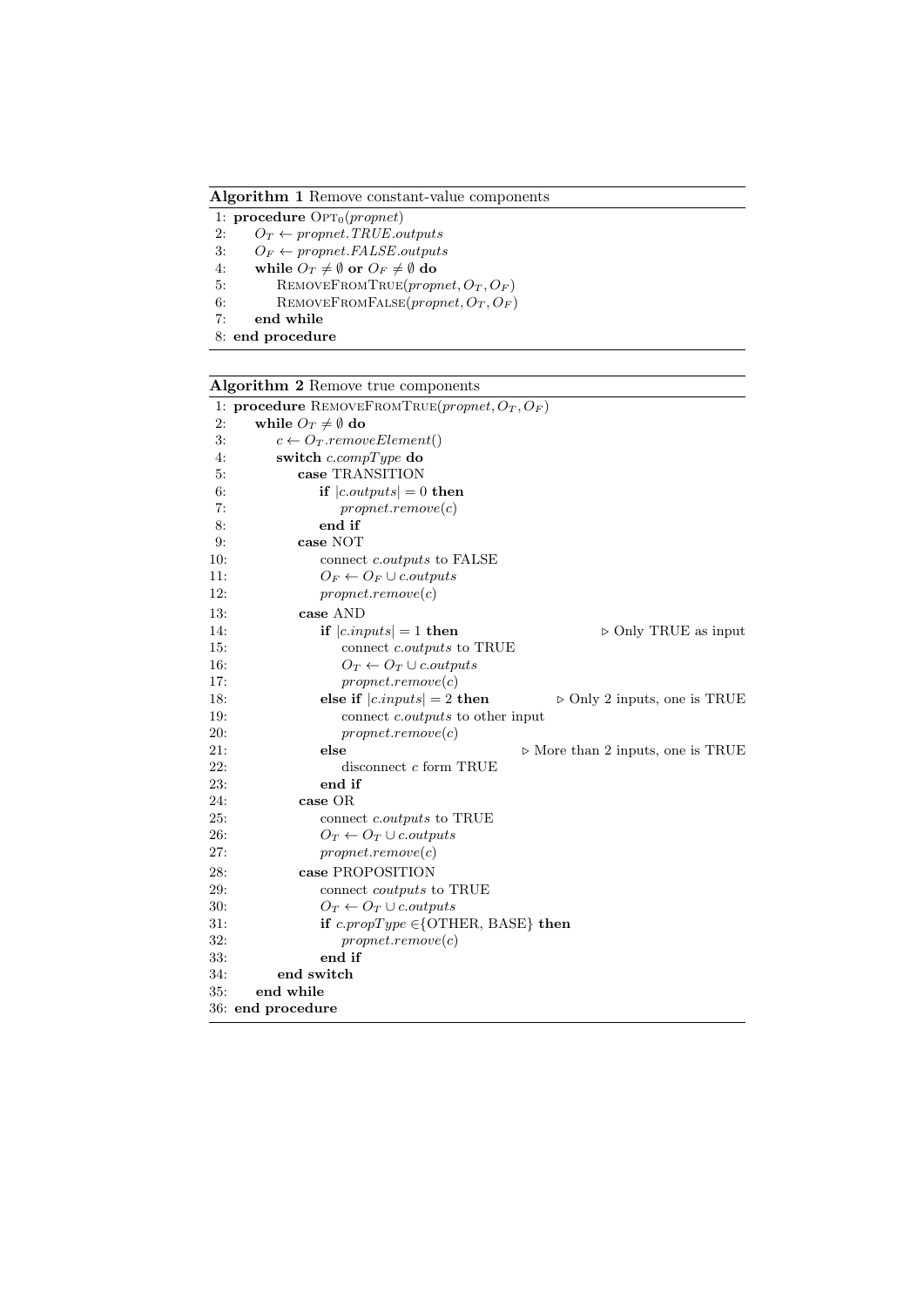#### **4.2 Opt1: Remove Anonymous Propositions**

This optimization is trivial, nevertheless useful as it removes many useless components from the PropNet. The algorithm for this optimization (Algorithm 3) simply iterates over all the propositions in the PropNet and removes the ones with type OTHER, connecting their input directly to each of their outputs. These propositions can be safely removed as they do not have any special meaning for the game.

**Algorithm 3** Remove anonymous propositions 1: **procedure**  $\text{Opt1}(prompt)$ 2: **for all**  $p \in prompt$ *,propositions* **do** 3: **if** *p.propT ype* = OTHER **then** 4: connect *p.input* with *p.outputs* 5: *propnet.remove*(*p*) 6: **end if** 7: **end for** 8: **end procedure**

#### **4.3 Opt2: Detect and Remove Constant-value Components**

This optimization can be seen as an extension of Opt0 where, before removing from the PropNet the constant value components directly connected to the *TRUE* and *FALSE* constant, the algorithm detects if there are other constant value components that have not been discovered yet.

This optimization (see Algorithm 4) associates to each component *c* in the PropNet a set  $V_c$  that contains all the truth values that such component can assume during the whole game. There are only four possible sets of truth values, namely:

- $N = \emptyset$ : if the corresponding component can assume *neither* of the truth values.
- $-\mathit{T} = \{true\}$ : if the corresponding component can only be *true* during all the game.
- $-F = \{false\}$ : if the corresponding component can only be *false* during all the game.
- $B = \{true, false\}$ : if the corresponding component can assume *both* values during the game.

The idea behind the algorithm is to start from the components for which the truth value that they will assume in the initial state of the game is known. It then propagates this value to each of their outputs *o* and updates the corresponding truth value set  $V<sub>o</sub>$ . Whenever the truth values set of a component is updated, the algorithm propagates such changes on to its output components. This process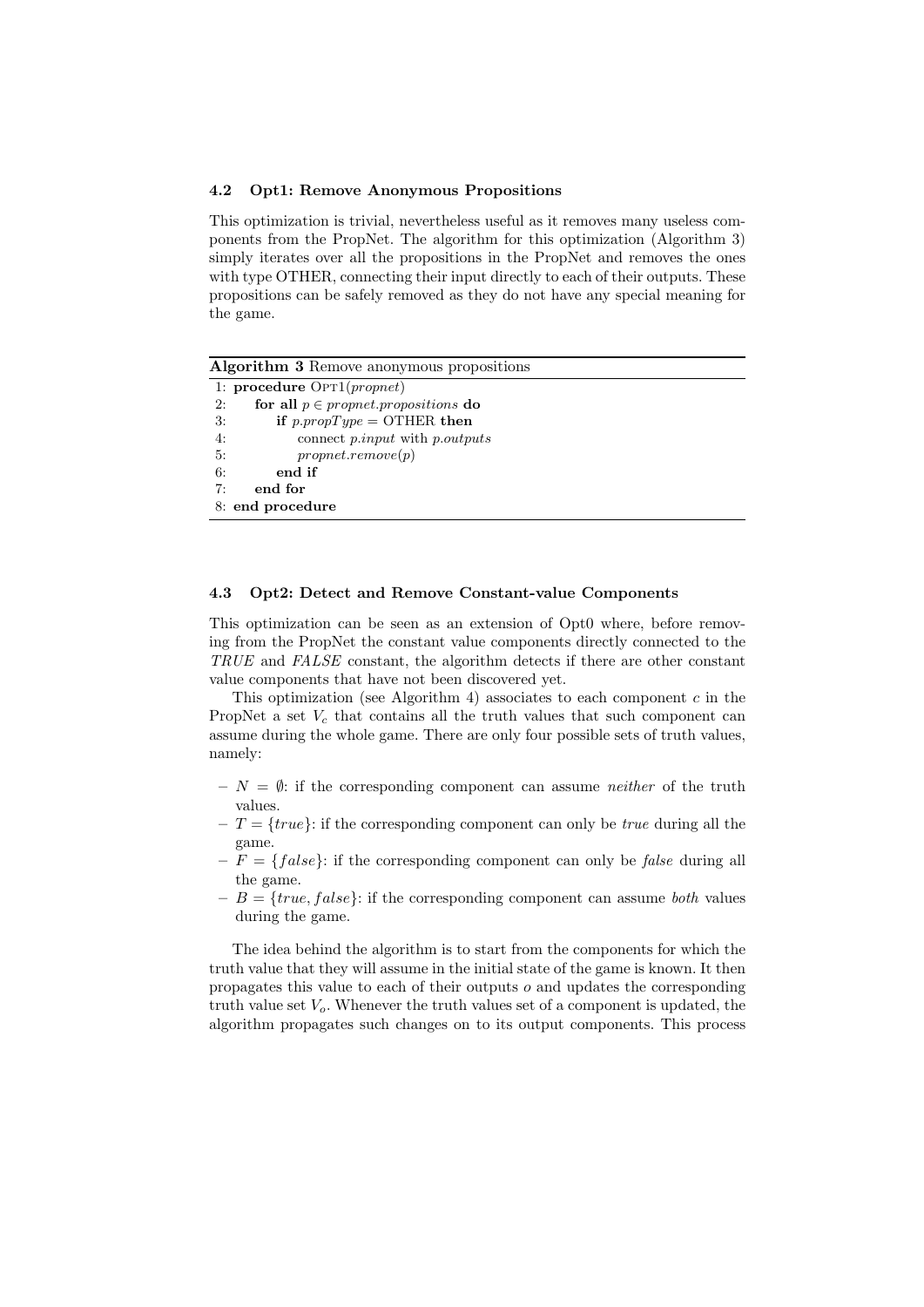**Algorithm 4** Detect and remove constant-value components

1: **procedure** Opt2(*propnet*) 2: Initialize all the parameters and the stack *S* 3: while  $S \neq \emptyset$  do 4:  $(c, P_i) \leftarrow S.pop()$ 5:  $O_c \leftarrow \text{TOOUTPUTVALUESET}(c, P_i)$ 6:  $P_c \leftarrow O_c \setminus V_c$ 7: **if**  $P_c \neq N$  **then** 8:  $V_c \leftarrow V_c \cup P_c$ 9: **for all**  $o \in$  *c.outputs* **do** 10: *S.push*(*o, Pc*) 11: **end for** 12: **if**  $c \text{.compType} = \text{PROPOSITION}$  and  $c \text{.propType} = \text{LEGAL}$  then 13:  $i \leftarrow c \text{.} correspondingInput$ 14: *S.push*(*i, Pc*) 15: **end if** 16: **end if** 17: **end while** 18: **for all**  $c \in prompt-components$  **do** 19: **if**  $V_c = T$  or  $V_c = F$  then 20: Connect *c* to the appropriate constant 21: **end if** 22: **end for** 23: Opt0(*propnet*) 24: **end procedure**

will eventually end when the truth values sets of all components stop changing. Termination is guaranteed since only the truth values just added to the truth values set of a component are propagated to its outputs and the number of possible truth values is finite.

When the algorithm starts, the set  $V_c$  of each component  $c$  is set to  $N$ , since it is not known yet which values the component can assume. For each AND gate *a* the algorithm keeps track of  $TI_a$ , i.e. the number of inputs of  $a$  that can assume the *true* value. Similarly, for each OR gate  $o$  the algorithm keeps track of  $FI_o$ , i.e. the number of inputs of *o* that can assume the *false* value. This parameters are used to detect when an AND gate and an OR gate can assume respectively the *true* (if  $TI_a = |a.inputs|$ ) and the *false* (if  $FI_o = |o.inputs|$ ) value. These values are initialized to 0 for all the gates.

The algorithm exploits a stack structure *S* to keep track of the components for which the set of truth values that their input(s) can assume is changed. A pair  $(c, P_i)$  is added to the stack when the algorithm detects that an input *i* of the component *c* can also assume the values in the set  $P_i \subseteq V_i$ , and such values must be propagated to the component *c*. At the beginning the stack is filled with the following pairs:

- **–** (*TRUE, T*), the *TRUE* constant can assume value *true*.
- **–** (*FALSE, F*), the *FALSE* constant can assume value *false*.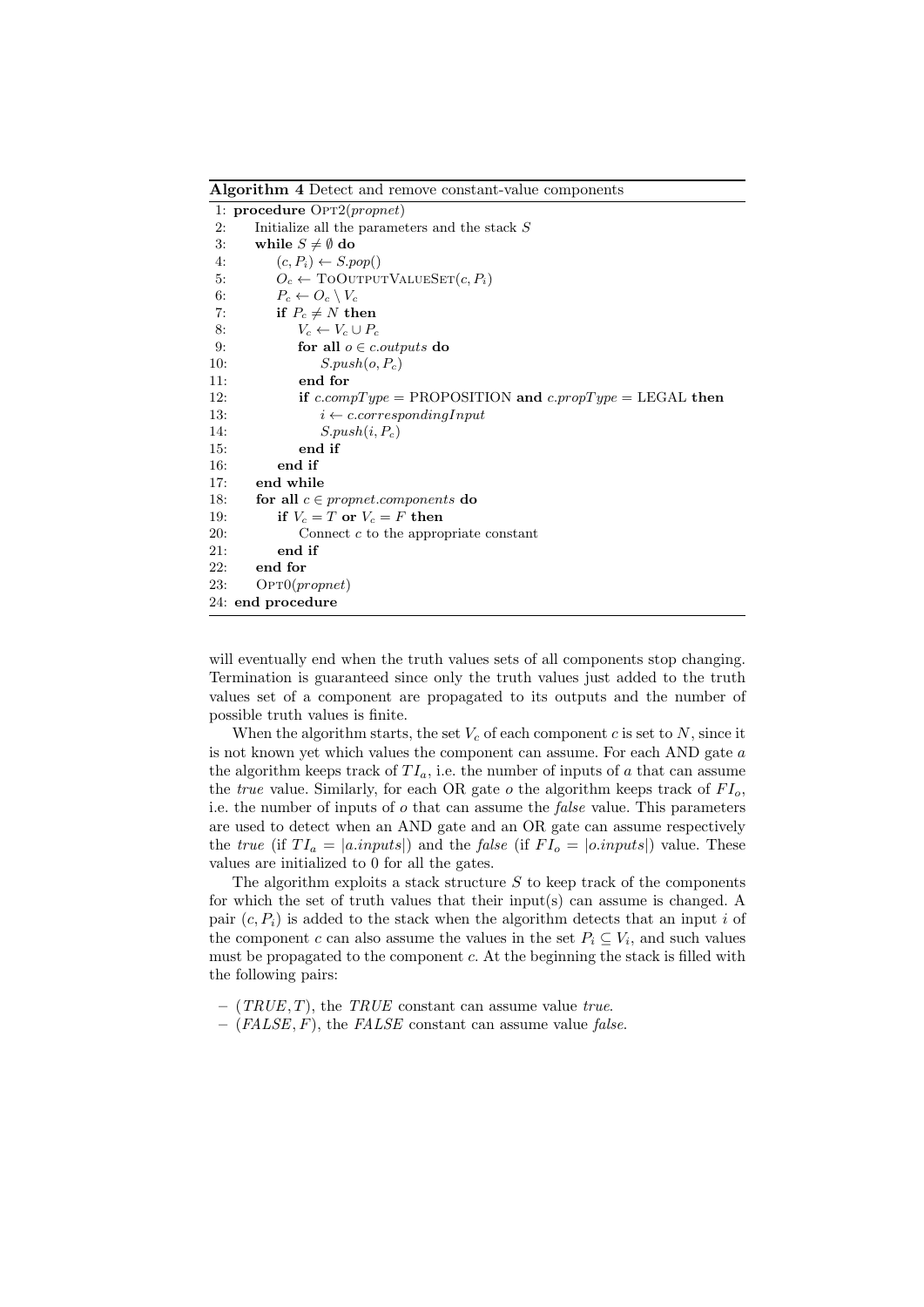- **–** (*i, F*), for each INPUT proposition *i* in the PropNet. Each INPUT proposition can be *false* since we assume that no game exists where one player can only play a single move for the whole game.
- $(b_j, T)$ , for each BASE proposition  $b_j$  in the PropNet that is *true* in the initial state.
- $(b_i, F)$ , for each BASE proposition  $b_i$  in the PropNet that is *false* in the initial state.

During each iteration, the algorithm pops a pair  $(c, P_i)$  from the stack (Line 4) and checks if, given the new truth values  $P_i$  that the input  $i$  can assume, also the truth values  $V_c$  of its output  $c$  will change. Note that not for each type of component the set of truth values that its input can assume corresponds to the set of truth values that the component itself can output. The NOT component *n*, for example, has  $V_n = T$  if its input *i* has  $V_i = F$ . Moreover, for an AND gate *a*,  $true \in V_a \Leftrightarrow true \in V_i, \forall i \in \text{a.}$  *inputs*. The same holds for the *false* value for an OR gate. This means that the algorithm must first change the values in  $P_i$  according to the type of the component  $c$ , obtaining the new set of truth values  $O_c$  that  $c$  can output. This is done at Line 5 by the function TOOUTPUTVALUESET $(c, P_i)$ . Subsequently, the algorithm checks if in  $O_c$  there are some values  $P_c$  that were not in  $V_c$  yet (Line 6), and if so, it adds them to the set  $V_c$  (Line 8) and records on the stack that they have to be propagated to all the outputs *o* of *c* (Lines 9-11). Here the algorithm treats each LEGAL propositions as if it was a direct input of the corresponding INPUT proposition, thus whenever the truth values set of a LEGAL proposition changes, the values are propagated to the corresponding INPUT proposition (Lines 12-15).

When no more changes are detected in the truth values sets (Line 3), the process terminates. At this point, the truth values set of each component is checked (Line 19) and if it equals the set  $T$  or  $F$  it is certain that the component will always be respectively *true* or *false*. It can then be disconnected from its input(s) and connected to the correct constant (Line 20).

The last step the algorithm performs consists in running the same algorithm that was proposed as Opt0 to remove all the newly detected constant components (Line 23).

## **4.4 Opt3: Remove Output-less Components**

This optimization is also quite trivial, but helps remove some more useless components. Algorithm 5 shows this procedure: all the components in the PropNet are checked, if they are gates, or propositions of type OTHER and they have no output they are removed from the PropNet. Every time a component is removed, its inputs are added again to the set of components to be checked, since removing their outputs might have made them output-less.

### **5 Empirical Evaluation**

In this section an empirical evaluation of the performance of the PropNet and its optimizations is presented. Subsection 5.1 describes the setup of the performed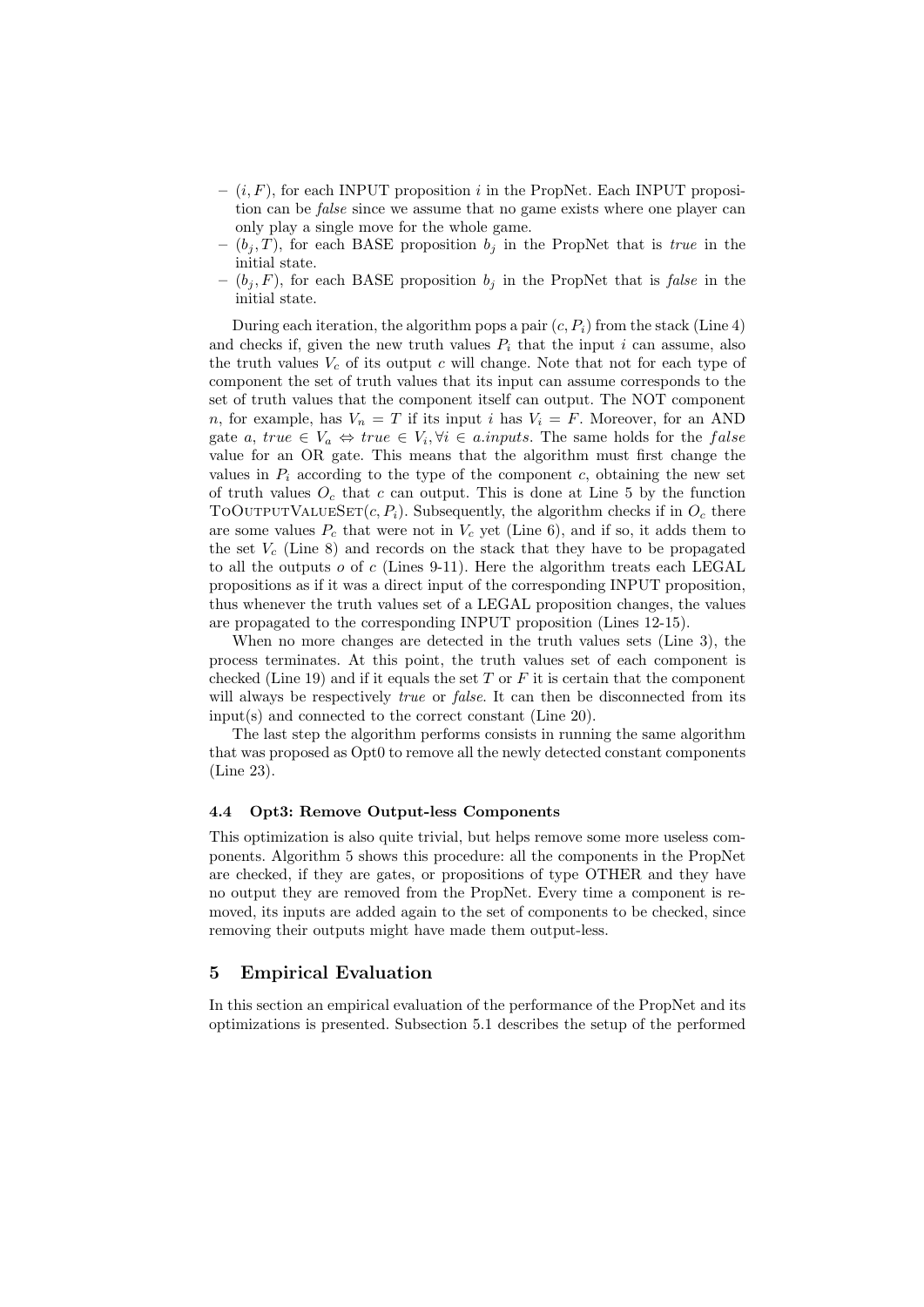**Algorithm 5** Remove output-less components

|    | 1: procedure $OPT3(propnet)$                                      |
|----|-------------------------------------------------------------------|
| 2: | $Q \leftarrow prompt. components$                                 |
| 3: | while $Q \neq \emptyset$ do                                       |
| 4: | $c \leftarrow Q$ .removeElement()                                 |
| 5: | if $((c.compType = PROPOSITION \textbf{ and } c.popType = OTHER)$ |
|    | or c.compType $\in$ {AND, OR, NOT}) and $ c.outputs  = 0$ then    |
| 6: | $Q \leftarrow Q \cup c.\text{inputs}$                             |
| 7: | propret. remove(c)                                                |
| 8: | end if                                                            |
| 9: | end while                                                         |
|    | 10: end procedure                                                 |
|    |                                                                   |

experiments. Subsections 5.2 and 5.3 discuss the results of the experiments that compare the performance of single optimizations and combinations of them respectively. The combination of PropNet optimizations that performs overall best is then compared with the default Prover. Subsection 5.4 presents a comparison of PropNet and Prover in terms of their speed, while Subsect. 5.5 presents a comparison in terms of their game-playing performance.

#### **5.1 Setup**

To evaluate the performance of the PropNet multiple series of experiments are performed. Each of them tests the performance of the PropNet with different optimizations and combinations of them. Each series of experiments poses the bases to decide which other combinations of optimizations to check.

The different PropNet optimizations and their combinations are tested using flat Monte-Carlo Search (MCS) on a set of heterogeneous games. For each optimized PropNet the search is run from the initial state of the game with a time limit of 20s. This experiment is repeated 100 times for each of the chosen games. Such games are the following: *Amazons*, *Battle*, *Breakthrough*, *Chinese Checkers* with 1, 2, 3, 4 and 6 players, *Connect 4*, *Othello*, *Pentago*, *Skirmish* and *Tic Tac Toe*. The GDL descriptions of these games can be found on the GGP-Base repository  $[10]$ .<sup>2</sup>

One of the reasons behind the choice of repeating each experiment multiple times for each game is that for each repetition of the game a different seed is used for the random number generator that controls the random exploration of the search tree with the MCS algorithm. Thus, for different seeds different results might be obtained and different parts of the search space explored.

Another reason is that the number of components that the PropNet of a game has when created by the basic algorithm (i.e. without optimizations) is not always constant. This variance in the number of components could be due

 $2$  The GDL descriptions used for the experiments were downloaded from the repository on 03/02/2016.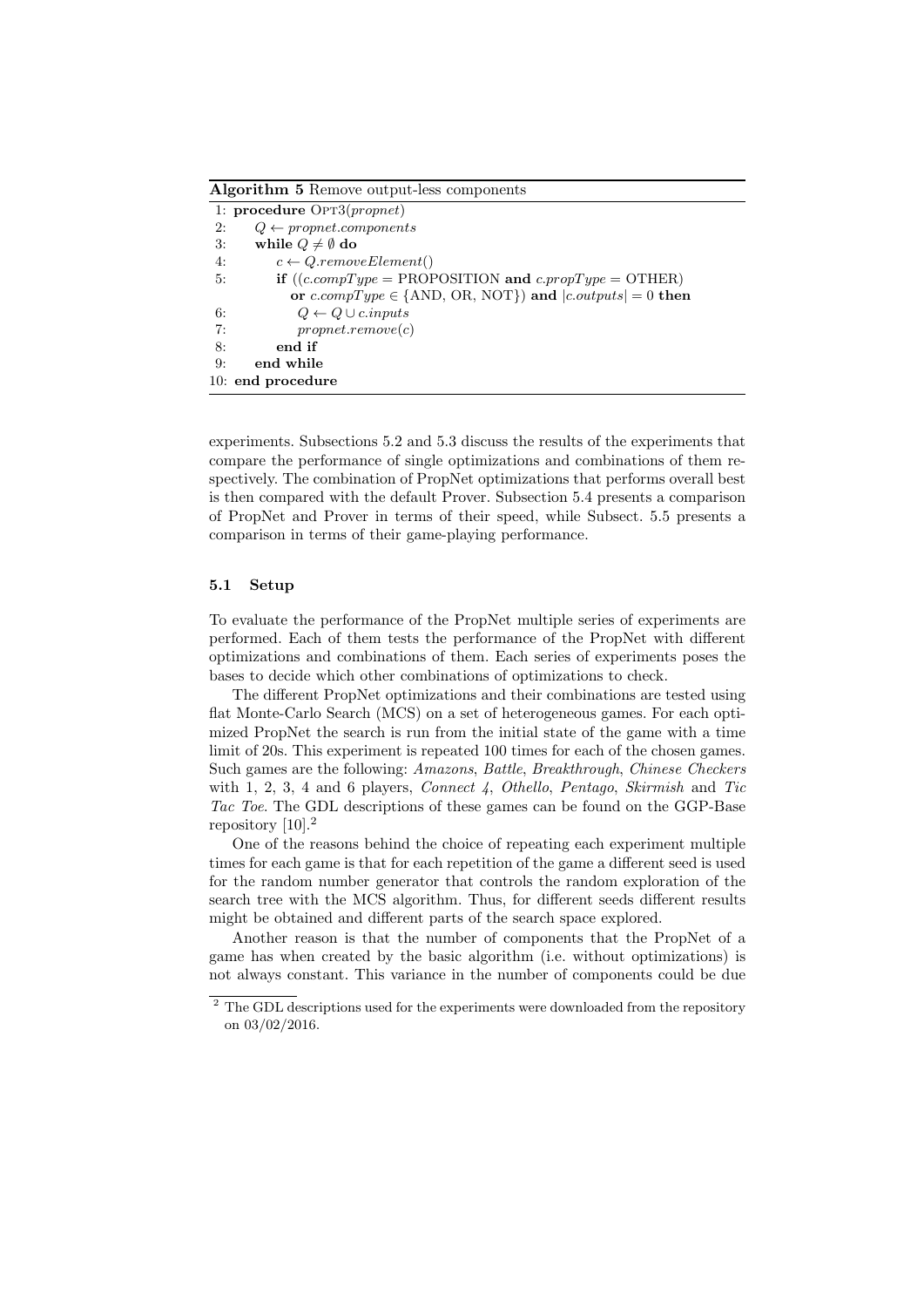to the non-determinism of the order in which game rules are translated into Prop-Net components for different runs of the algorithm. This can cause a different grounding order of the GDL description, originating more or less propositions and can also cause gates and propositions to be connected in different equivalent orders.

The optimized PropNet that showed the best overall performance in the previous series of experiments is compared with the GGP-Base Prover in another series of experiments. Both reasoners are also tested with the addition of a cache that memorizes the queries results.

This series of experiments matches two MCS-based players that use the Prover, one with cache and one without, against each other, and two MCSbased players that use the best optimized PropNet, one with cache and one without, against each other. We use the same 13 games that were used for the other experiments. Each player has 10s per move to perform the search. A new PropNet is built for each match in advance, before the game playing starts. For each game, if  $r$  is the number of roles in the game, there are  $2<sup>r</sup>$  different ways in which 2 types of players can be assigned to the roles [11]. Two of the configurations involve only the same player type assigned to all the roles, thus are not interesting and excluded from the experiments. Each configuration is run the same number of times until at least 100 games have been played in total.

At the end of each game repetition the speed of the reasoners is computed by dividing the total number of nodes visited by the total time spent on the search during the whole game. Since we are only interested in the reasoning speed, for this experiment we do not consider the 10s search time per move strictly, but we allow each player to finish the current simulation when this time expires.

The final series of experiments aims at evaluating the impact of the reasoners on the win rate of game playing agents. This experiments match two MCTSbased players, one that uses the fastest version of the Prover (i.e. with the cache) and one that uses the fastest optimized PropNet (also with the cache), against each other. The settings are the same as in the previous experiment, except the minimum number of played games that is increased to 200. Moreover, for this experiment the 10s search time per move is considered strictly.

Before running any of the described experiments, the PropNet and all its optimized versions were tested against the Prover for consistency. For each game (about 300) in the GGP-Base repository [10], for a duration of 60s, the same random simulations were performed querying both the Prover and the currently tested version of the PropNet for next states, legal moves, terminality and goals in terminal states. The results returned by the PropNet were compared with the ones returned by the Prover for consistency. All the PropNet versions passed this test on all the games in the repository, except for 12 games for which the PropNet construction could not be completed in the given time.

In all experiments, a limit of 10 minutes was given to the program to build the PropNet. The experiments that compare the speed of PropNet and Prover with and without cache were performed on an AMD Opteron 6174 2.2-GHz. All other experiments were performed on an AMD Opteron 6274 2.2-GHz.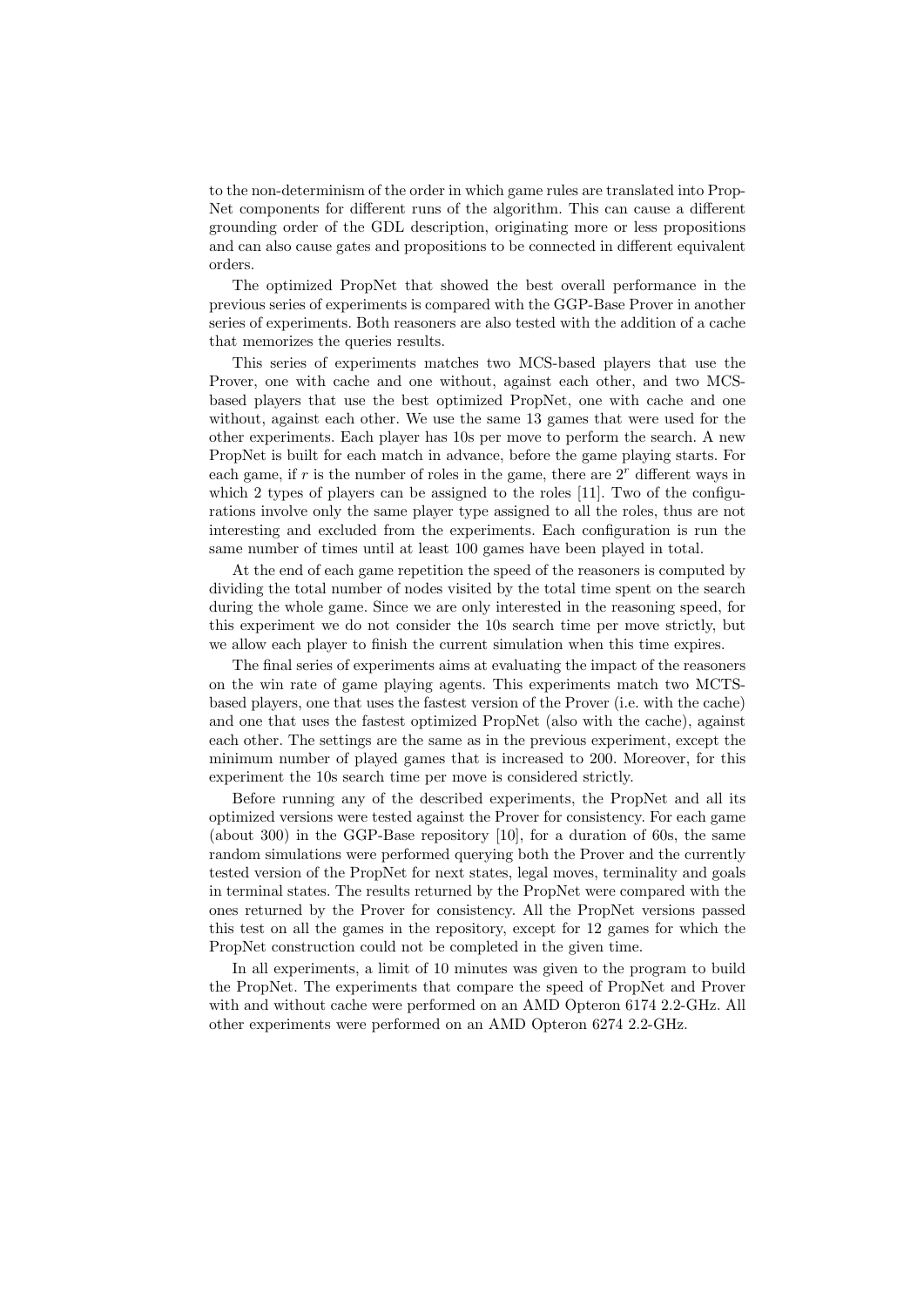#### **5.2 Comparison of Single Optimizations**

The first series of experiments compares with the basic version of the PropNet (BasicPN) the performance of each of the previously described optimizations applied singularly (Opt0, Opt1, Opt2, Opt3). Table 1 shows the obtained results. For each PropNet variant, for each game the first block of the table gives the average simulation speed in nodes per second, the second block gives the average number of components and the third block gives the average total initialization time (creation+optimization+state initialization) in milliseconds. The line at the bottom of each block reports the average over the 13 games of the percentage increase of the values considered in the block, relative to the basic version of the PropNet (BasicPN).

The main interest is the speed increase that the optimizations induce on the PropNet, however the other two aspects are also relevant. A low number of components means less memory usage, and a shorter initialization time means more time for metagaming at the beginning of a match (or more chances to avoid timing out when the start clock time is short). From the table it seems that for most of the games, as expected, the increase in the simulation speed is related to the decrease in the number of components in the PropNet.

As can be seen, none of the optimizations outperforms the others in speed for all games. Opt0 and Opt2 seem to have the best performance in *Amazons*, *Battle*, *Othello* and *Connect 4*, while Opt1 performs best in the other games. When looking at the initialization time, Opt2 is the one that increases it the most for almost all the games. Another observation is that the performance of Opt2 is overall better than the one of Opt0. This was expected because Opt2 is an extension of Opt0, thus for the same PropNet it always removes at least the same number of components as Opt0.

The speed is used as main criterion to choose which of the four optimization to use as starting point for further experiments that involve testing combinations of optimizations. If we consider the speed, Opt0 and Opt2 are the ones that, on average, produce the highest increase. However, the high average is due to the considerable relative increase that they produce in *Othello*. If we consider the optimization that produces the highest speed in most of the games, then Opt1 is the most suitable to be selected. Moreover, Opt1 is the optimization that reduces the most the number of components of the PropNet without consistently slowing down the initialization process.

#### **5.3 Comparison of Combined Optimizations**

In this series of experiments Opt1 is combined with other optimizations applied in sequence. In general, when we refer to OptXY we refer to the PropNet optimization obtained by applying OptX and OptY in sequence. These experiments first compare the combinations of optimizations Opt13, Opt12 and Opt102. The combination Opt10 has been excluded from the test since it is considered less interesting. As also previously mentioned, Opt0 always removes a subset of the components that are removed by Opt2, thus Opt10 is expected to perform less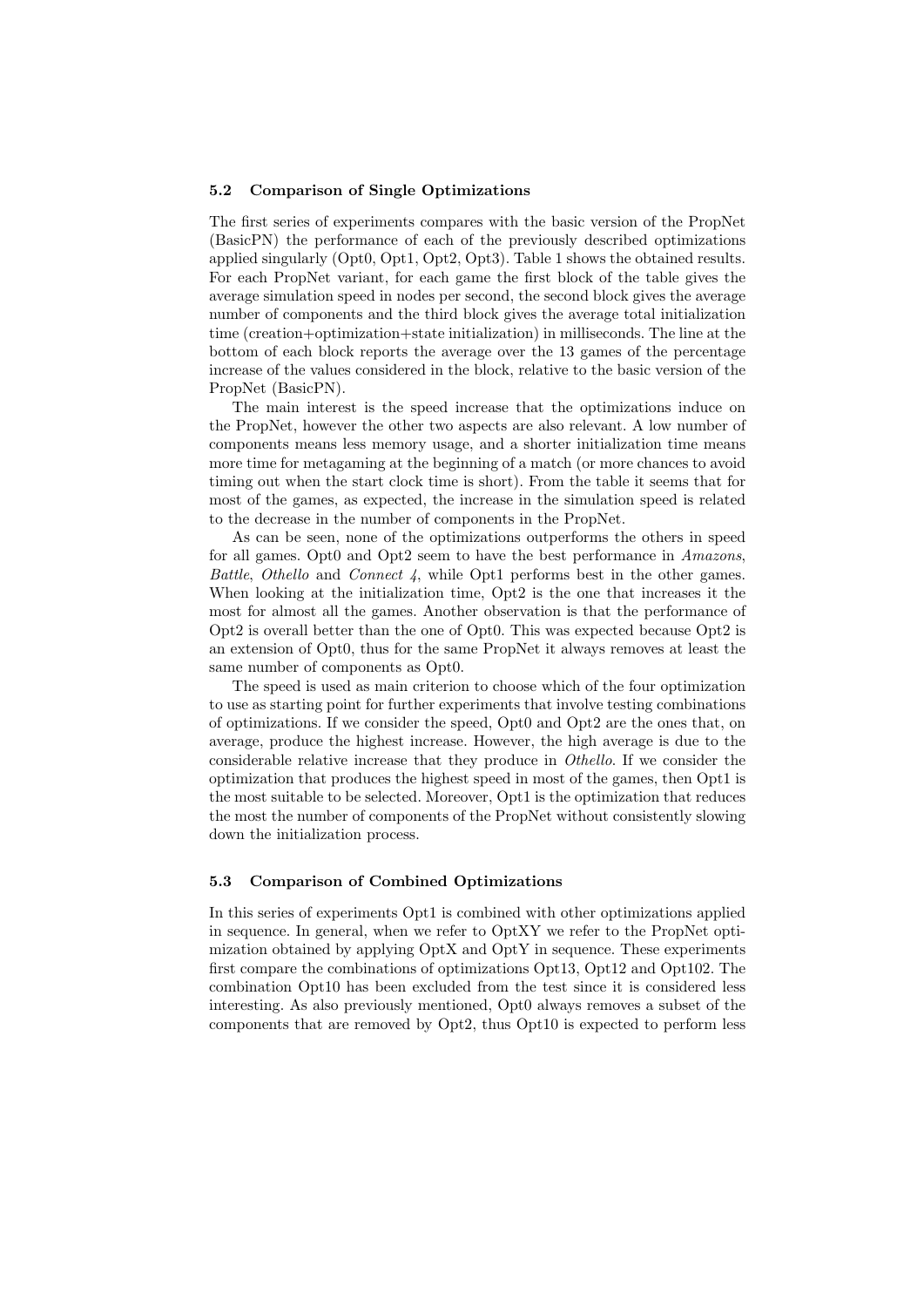|                           | Game                    | BasicPN Opt0             |                | Opt1                                 | Opt2            | Opt3              |
|---------------------------|-------------------------|--------------------------|----------------|--------------------------------------|-----------------|-------------------|
|                           | Amazons                 | 35.1                     | 41.4           | 32.7                                 | $\overline{41}$ | $\overline{40.2}$ |
| speed (nodes/second)      | <b>Battle</b>           | 34957                    | 49666          | 51257<br>37877                       |                 | 35276             |
|                           | Breakthrough            | 50557                    | 50932          | 65518                                | 51357           | 51058             |
|                           | Chinese Checkers 1P     | 426374                   | 427773         | 550230                               | 444671          | 424516            |
|                           | Chinese Checkers 2P     | 125581                   | 128623         | 189368                               | 128910          | 127519            |
|                           | Chinese Checkers 3P     | 155886                   | 157242         | 169352                               | 161000          | 159267            |
|                           | Chinese Checkers 4P     | 105766                   | 106738         | 127886                               | 107153          | 105660            |
|                           | Chinese Checkers 6P     | 119650                   | 118547         | 126863                               | 113700          | 118783            |
|                           | Connect $4$             | 110081                   | 113484         | 105081                               | 112920          | 109672            |
|                           | Othello                 | 290                      | 1610           | 235                                  | 1604            | 295               |
|                           | Pentago                 | 76336                    | 76786          | 116065                               | 76721           | 96782             |
| Avg.                      | Skirmish                | 5887                     | 6022           | 6780                                 | 6230            | 6151              |
|                           | Tic Tac Toe             | 223403                   | 228056         | 248769                               | 234915          | 222952            |
|                           | Avg. relative increase  | $\overline{a}$           | 40.59%         | 15.51%                               | 41.44%          | 3.95%             |
|                           | Amazons                 | 1497649                  | 1254742 741874 |                                      |                 | 1192364 1023913   |
|                           | Battle                  | 51197                    | 14267          | 36863                                | 14262           | 50721             |
|                           | Breakthrough            | 10745                    | 10678          | 5933                                 | 10678           | 10584             |
|                           | Chinese Checkers 1P     | 793                      | 785            | 559                                  | 785             | 789               |
|                           | Chinese Checkers 2P     | 1540                     | 1524           | $1179\,$                             | 1524            | 1532              |
|                           | Chinese Checkers 3P     | 2411                     | 2389           | 1845                                 | 2236            | 2400              |
|                           | Chinese Checkers 4P     | $3159\,$                 | $3119\,$       | $2465\,$                             | $\,2999$        | $3133\,$          |
| Avg. number of components | Chinese Checkers 6P     | 4451                     | 4411           | 3473                                 | 4123            | 4431              |
|                           | Connect 4               | 2164                     | 2063           | 1724                                 | 1291            | 2114              |
|                           | Othello                 | 1311988                  | 274940         | 1033197 274940                       |                 | 1305515           |
|                           | Pentago                 | 3696                     | 3706           | 1470                                 | 3708            | 2111              |
|                           | Skirmish                | 126019                   | 124267         | 108171                               | 124267          | 78575             |
|                           | Tic Tac Toe             | 312                      | 291            | 249                                  | 291             | 302               |
|                           | Avg. relative increase  | $\overline{\phantom{a}}$ |                | $-14.28\% -29.21\% -18.62\% -9.49\%$ |                 |                   |
|                           | Amazons                 | 311335                   | 313719         | 314455                               | 417097          | 315637            |
|                           | <b>Battle</b>           | 5756                     | 6027           | 5897                                 | 6303            | 5869              |
|                           | Breakthrough            | 3989                     | 4007           | 4012                                 | 4358            | 3910              |
| (ms)                      | Chinese Checkers $1$    | 2699                     | $2651\,$       | 2659                                 | 2653            | 2707              |
|                           | Chinese Checkers 2      | 2848                     | 2773           | 2810                                 | 2873            | $2775\,$          |
| time                      | Chinese Checkers 3      | 3162                     | 3140           | 3159                                 | $3251\,$        | 3149              |
|                           | Chinese Checkers 4      | 3258                     | 3261           | 3241                                 | 3473            | 3244              |
| total init.               | Chinese Checkers 6      | 3225                     | 3203           | 3204                                 | 3639            | 3205              |
|                           | Connect $4\,$           | 2437                     | 2465           | 2456                                 | 2698            | 2430              |
|                           | Othello                 | 35756                    | 36486          | 37074                                | 39417           | 36544             |
|                           | sio Pentago<br>Skirmish | 4249                     | 4230           | 4278                                 | 4390            | 4232              |
|                           | Skirmish                | 11887                    | 11702          | 11664                                | 12089           | 11824             |
|                           | Tic Tac Toe             | 1525                     | 1529           | 1523                                 | 1522            | 1508              |
|                           | Avg. relative increase  |                          | 0.13%          | $0.24\%$                             | 7.69%           | $-0.19%$          |

**Table 1.** Comparison of single optimizations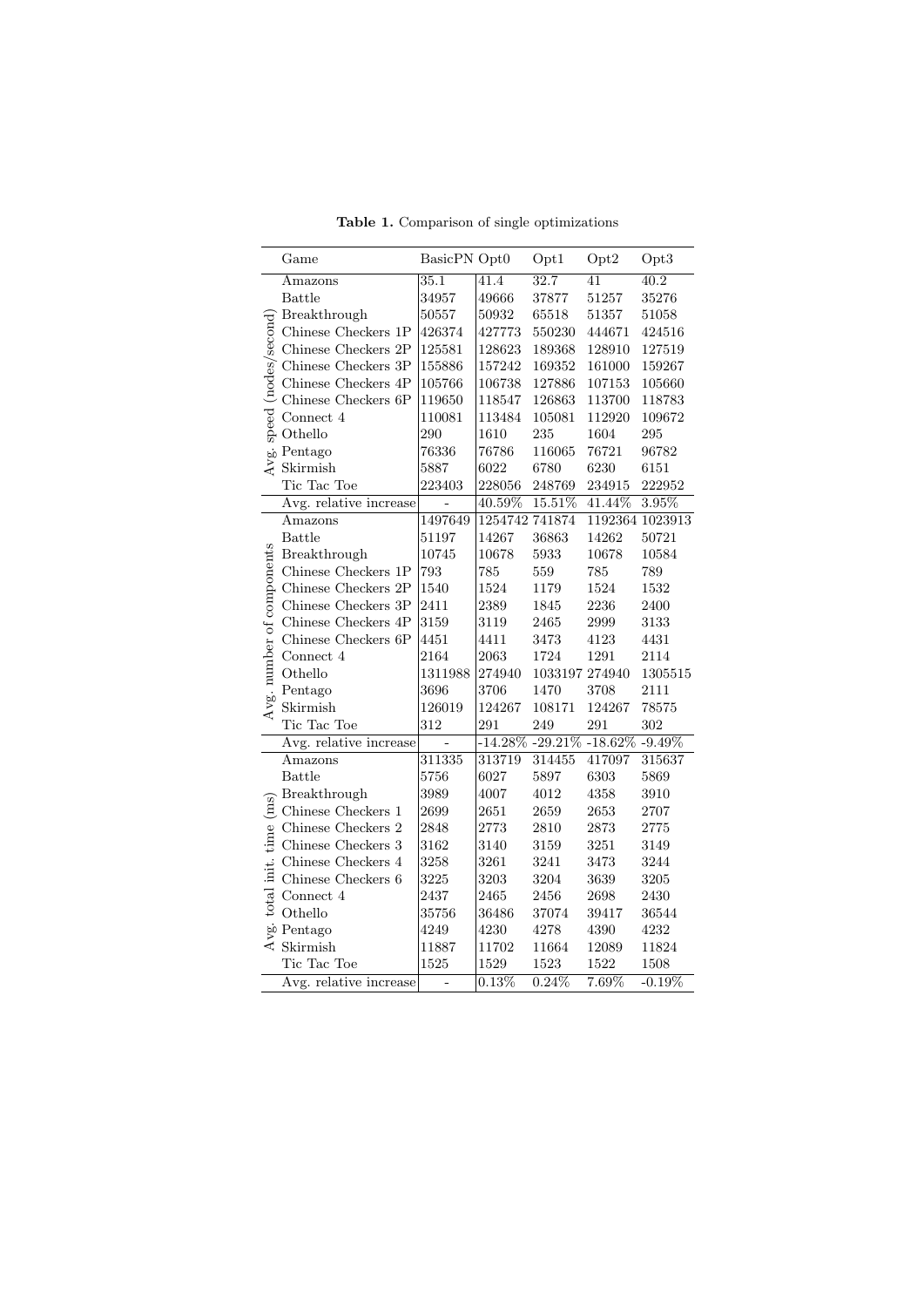than Opt12. However, Opt0 has less negative impact than Opt2 on the total initialization time. This is why these experiments include the test of Opt102: we want to see if the application of Opt0 before Opt2 can speed up the process of Opt2 that will then run on a smaller PropNet.

The results of this series of experiments can be seen in columns 3, 4 and 5 of Table 2. The structure of this table is the same as Table 1. The average percentage increase reported in the last line of each block is still computed with respect to the basic version of the PropNet (BasicPN).

As the table shows, regarding the speed, Opt12 seems to be the one achieving the best overall performance. However, the performance of Opt102 is rather close, as expected, because these two combinations should reduce each PropNet to the same number of components. The small difference in performance is probably due the reasons already mentioned in Sect. 5.1. Both the difference in the random seed used for each repetition of the game and the variance in the number of components generated by the algorithm that creates the initial PropNet can influence the performance.

One more thing that can be noticed from Table 2 is that running Opt0 before Opt2 helps reducing the initialization time for large games, while it seems to have almost no effect on smaller games. Moreover, Opt13 is the one that, regarding the speed, performs worse in this series of experiments, thus it has been excluded from further tests. Among Opt12 and Opt102, it has been chosen to keep testing on top of Opt102 because of its shorter initialization time for games with large PropNets, given that its speed is still comparable with the one of Opt12.

Using Opt102 as starting point, there is only one more interesting combination of optimizations left to test: Opt1023. No further gain in performance can be obtained by repeating the same optimizations multiple times in a row, since no further change will take place in the structure of the PropNet. Thus, it is not interesting to evaluate combinations of optimizations that extend Opt1023.

The last column of Table 2 shows the statistics for Opt1023. For most of the games, Opt1023 seems to be the fastest. It is also the one that reduces the number of PropNet components the most. As for the initialization time, this optimization is between a few milliseconds and a bit more than 1 second slower that the basic version of the PropNet, except for *Amazons*. Optimizing the large PropNet of *Amazons* can slow down the initialization time by more than a minute.

## **5.4 Comparison of PropNet and Prover**

In this series of experiments the overall fastest combination of optimizations among the tested ones (Opt1023) is compared with the Prover. More precisely, Opt1023 and the Prover are compared measuring their speed over complete games (as opposed to previous experiments that were comparing the speed only on the first step of the game).

Moreover, for both of them also a cached version is tested (i.e. CachedProver and CachedOpt1023). The GGP-Base framework [9] provides a cache structure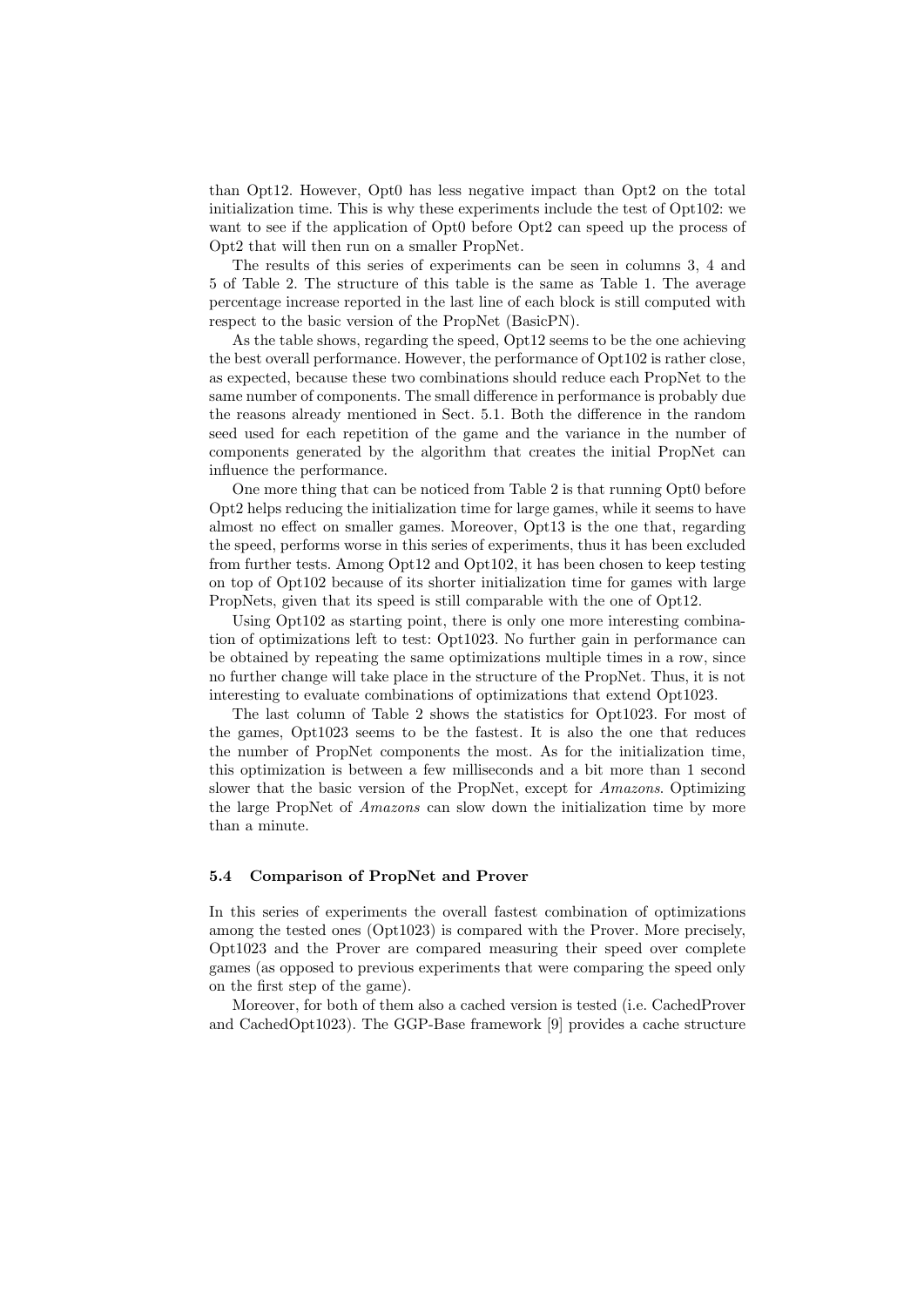|                           | Game                     | BasicPN Opt12   |           | Opt102 Opt13 |                                             | Opt1023  |
|---------------------------|--------------------------|-----------------|-----------|--------------|---------------------------------------------|----------|
|                           | Amazons                  | $\overline{35}$ | 38.5      | 41.4         | $\overline{32.3}$                           | 41       |
|                           | <b>Battle</b>            | 34957           | 59308     | 59697        | 39981                                       | 60419    |
| speed (nodes/second)      | Breakthrough             | 50557           | 66943     | 66551        | 66833                                       | 66991    |
|                           | Chinese Checkers 1P      | 426374          | 570858    | 562737       | 541682                                      | 561634   |
|                           | Chinese Checkers 2P      | 125581          | 194442    | 192048       | 190161                                      | 193752   |
|                           | Chinese Checkers 3P      | 155886          | 175410    | 176162       | 170722                                      | 176185   |
|                           | Chinese Checkers 4P      | 105766          | 130362    | 130279       | 129194                                      | 130451   |
|                           | Chinese Checkers 6P      | 119650          | 127535    | 128111       | 127619                                      | 129000   |
|                           | Connect $4\,$            | 110081          | 127053    | 126535       | 105978                                      | 129272   |
|                           | Othello                  | 290             | 1934      | 1894         | 245                                         | 1979     |
|                           | Pentago                  | 76336           | 116353    | 115064       | 117127                                      | 121108   |
| Avg.                      | Skirmish                 | 5887            | 7075      | 7042         | 7403                                        | 7600     |
|                           | Tic Tac Toe              | 223403          | 259980    | 257285       | 247246                                      | 257525   |
|                           | Avg. relative increase   |                 | $70.32\%$ | 69.39%       | 17.38%                                      | 73.48%   |
|                           | Amazons                  | 1497649         | 623460    | 623460       | 711596                                      | 596240   |
|                           | <b>Battle</b>            | 51197           | 11084     | 11077        | 36676                                       | 10902    |
|                           | Breakthrough             | 10745           | 5900      | 5900         | 5869                                        | 5836     |
|                           | Chinese Checkers 1P      | 793             | 556       | 556          | 559                                         | 556      |
|                           | Chinese Checkers 2P      | 1540            | 1172      | 1172         | 1179                                        | 1172     |
|                           | Chinese Checkers 3P      | 2411            | 1718      | 1718         | 1845                                        | 1718     |
|                           | Chinese Checkers 4P      | 3159            | 2362      | 2362         | 2465                                        | 2362     |
| Avg. number of components | Chinese Checkers 6P      | 4451            | 3238      | 3238         | 3473                                        | 3238     |
|                           | Connect 4                | 2164            | 1063      | 1063         | 1724                                        | 1056     |
|                           | Othello                  | 1311988         | 208510    | 208510       | 1031580 206846                              |          |
|                           | Pentago                  | 3696            | 1464      | 1473         | 1338                                        | 1337     |
|                           | Skirmish                 | 126019          | 107296    | 107296       | 62427                                       | 61552    |
|                           | Tic Tac Toe              | 312             | 239       | 239          | 249                                         | 239      |
|                           | Avg. relative increase   | L,              |           |              | $-42.34\%$ $-42.32\%$ $-32.52\%$ $-45.65\%$ |          |
|                           | Amazons                  | 311335          | 411905    | 400113       | 312793                                      | 401559   |
|                           | <b>Battle</b>            | 5756            | 6367      | 6233         | 5968                                        | 6329     |
|                           | Breakthrough             | 3989            | 4354      | 4415         | 3982                                        | 4328     |
| (ms)                      | Chinese Checkers 1P      | 2699            | $2693\,$  | 2654         | 2707                                        | 2652     |
|                           | Chinese Checkers 2P      | 2848            | 2848      | 2843         | 2817                                        | 2842     |
| time                      | Chinese Checkers 3P      | 3162            | 3214      | 3186         | 3160                                        | 3167     |
|                           | Chinese Checkers 4P      | 3258            | 3405      | 3330         | 3275                                        | 3379     |
| init.                     | Chinese Checkers 6P      | 3225            | 3423      | 3430         | 3207                                        | 3395     |
|                           | Connect 4                | 2437            | 2536      | $2555\,$     | 2417                                        | 2525     |
| total                     | Othello                  | 35756           | 39170     | 36689        | 35359                                       | 37804    |
|                           | só Pentago<br>∢ Skirmish | 4249            | 4269      | 4286         | 4308                                        | 4325     |
|                           | Skirmish                 | 11887           | 12386     | 12285        | 11870                                       | 12577    |
|                           | Tic Tac Toe              | 1525            | 1532      | 1535         | 1524                                        | 1555     |
|                           | Avg. relative increase   | $\overline{a}$  | $6.38\%$  | 5.18%        | $0.18\%$                                    | $5.66\%$ |

**Table 2.** Comparison of combined optimizations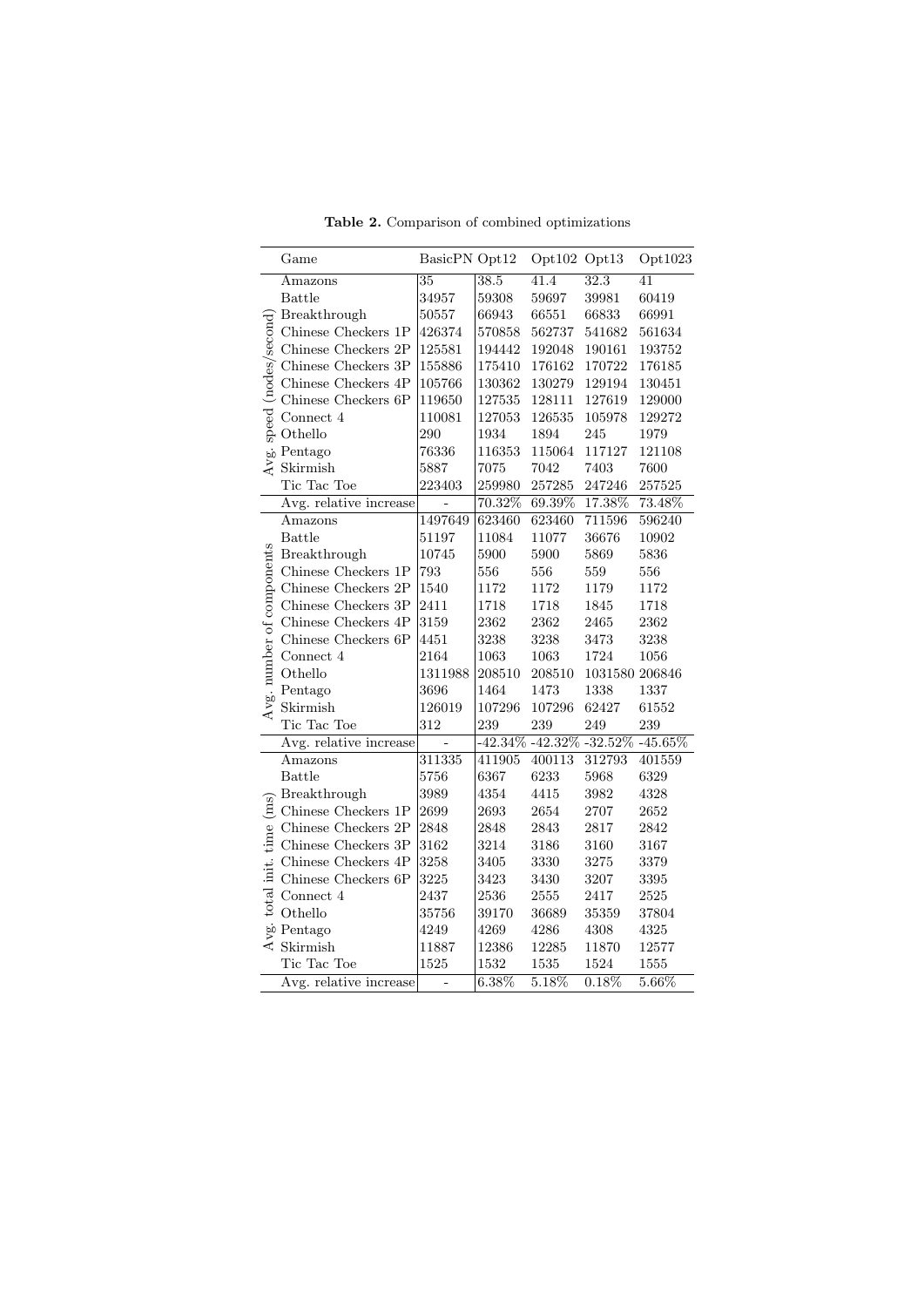|                | Game                   |         |         |        | Prover CacheProver Opt1023 CacheOpt1023 |
|----------------|------------------------|---------|---------|--------|-----------------------------------------|
|                | Amazons                | 5.7     | 2316    | 28.1   | 30519                                   |
|                | Battle                 | 45.2    | 2457    | 38656  | 36607                                   |
|                | Breakthrough           | 235     | 241     | 56275  | 51569                                   |
| second)        | Chinese Checkers 1P    | 2273    | 466014  | 532426 | 862408                                  |
|                | Chinese Checkers 2P    | 1478    | 93251   | 159935 | 258639                                  |
| $\mathbf{e}$ s | Chinese Checkers 3P    | 1105    | 28300   | 118160 | 133733                                  |
| nod)           | Chinese Checkers 4P    | 536     | 32684   | 82955  | 117017                                  |
|                | Chinese Checkers 6P    | 607     | 5744    | 57008  | 53230                                   |
| speed          | Connect4               | 180     | 2455    | 122325 | 207508                                  |
|                | Othello                | $3.2\,$ | 5502    | 649    | 80328                                   |
|                | Pentago                | 152     | 155     | 93185  | 75998                                   |
| Avg.           | Skirmish               | 26      | 4081    | 2997   | 3946                                    |
|                | Tic Tac Toe            | 1650    | 287380  | 225127 | 547398                                  |
|                | Avg. relative increase |         | 22139\% |        | 9321\%                                  |

**Table 3.** Comparison of the PropNet with the Prover and effect of the cache

that memorizes the results returned by the underlying reasoner and prevents it from computing the same queries multiple times.

The results of these experiments are shown in Table 3. The last row of this table reports for both CachedProver and CachedOpt1023 the average percentage increase of the speed with respect to their non-cached versions.

From the table it is visible how the optimized PropNet achieves a much better performance than the Prover in the considered games. When adding the cache to both reasoners the difference in performance is reduced, however the PropNet is still faster in all games but one, *Skirmish*, for which the speed of the cached PropNet and the cached Prover are quite close.

The use of a cache provides some benefits increasing the overall performance of both reasoners with respect to their non-cached version. However, the cache gives more benefits to the Prover. For the Prover the speed is increased for all the games, while for the PropNet it is increased for most, but not all of them. To be noticed is that the increase in speed provided by the cache is especially relevant in the games of *Amazons* and *Othello*.

Moreover, observing the results for all the *Chinese Checkers* versions it is clear that the speed of the cached Prover and the speed of the cached PropNet both decrease when increasing the number of players. However, for the PropNet this decrease is slower. For *Chinese Checkers* with 1 player the cached PropNet is about 2 times faster than the cached Prover, while for the version with 6 players it is almost 10 times faster.

When performing the experiments it was also noticed that in many games the cache decreases the speed of the PropNet reasoner during the initial steps. This loss is then balanced towards the endgame, when the chance of finding cached query results increases. It takes some time for the cache to be filled with a sufficient number of entries and thus have a positive impact on the speed of the PropNet.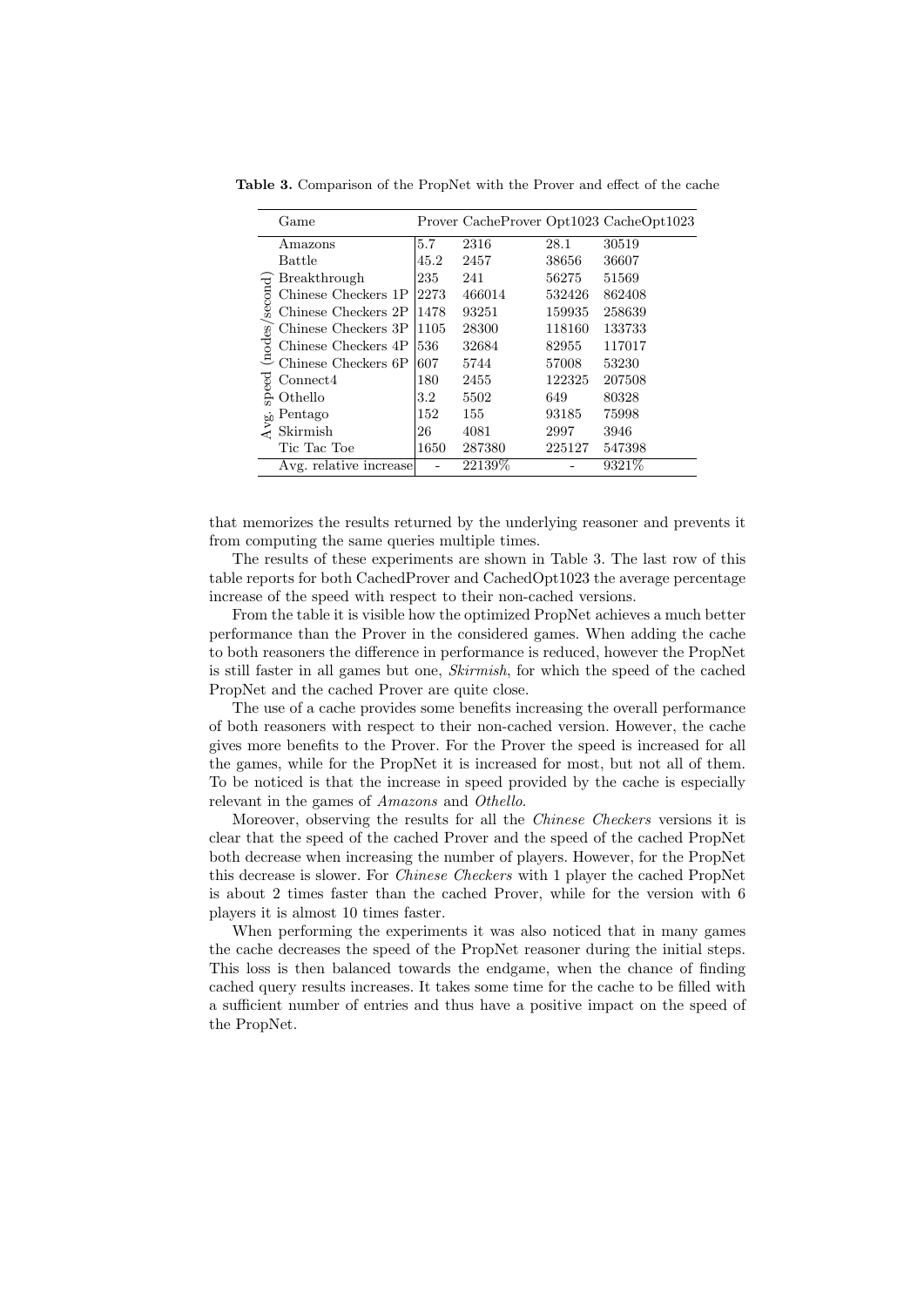The same effect was not observed for the Prover. For the first steps of the games the cache did not decrease the speed of the Prover for any of the games, and for some of them increased it. The explanation for this is that the time for computing the answer of a query with the Prover is in general much higher than the one of the PropNet. Thus, for the Prover finding in the cache even a small number of query results saves enough computational time to compensate the extra time spent looking in the cache for results that are not present yet.

Finally, the results of Table 3 also help putting the PropNet into perspective with the other GDL reasoners analyzed in the paper  $[7]$ . Even if that paper uses different experimental settings than ours, we can still make some general observations. Considering the performance of the reasoners that, like the PropNet, rely on an alternative representation of the GDL description, it seems that our implementation of the PropNet provides for most of the games a speed increase of the same order of magnitude when compared to the Prover. Moreover, for *Amazons*, *Othello* and *Chinese Checkers* with 4 and 6 players, it seems that our optimized PropNet, especially with the cache, could even achieve a better performance in similar circumstances.

#### **5.5 Game Playing Performance**

In this series of experiments an MCTS player that uses the cached PropNet reasoner with the fastest combination of optimizations (Opt1023) is matched against an MCTS player that uses the cached Prover. Because Sect. 5.4 showed the cache to be overall beneficial for both reasoners, it has been included in this experiment.

Table 4 shows the win percentage of the cached PropNet-player against the cached Prover-player. The table does not include the results for the single-player version of *Chinese Checkers* because this game is tested separately and the score is used to measure the performance of the players. This game has a relatively small search space, so both players achieved the maximum score in every match.

**Table 4.** Win percentage of the PropNet-player against the Prover-player

| Game                                 | Opt1023          |
|--------------------------------------|------------------|
| Battle                               | $100.0(\pm 0.0)$ |
| Breakthrough                         | $100.0(\pm 0.0)$ |
| Chinese Checkers $2P 96.0(\pm 2.72)$ |                  |
| Chinese Checkers $3P 77.5(\pm 5.75)$ |                  |
| Chinese Checkers $4P 68.1(\pm 6.32)$ |                  |
| Chinese Checkers $6P 64.7(\pm 5.73)$ |                  |
| Connect 4                            | $99.3(\pm 1.09)$ |
| Pentago                              | $100.0(\pm 0.0)$ |
| Skirmish                             | $100.0(\pm 0.0)$ |
| Tic Tac Toe                          | $50.0(\pm 0.0)$  |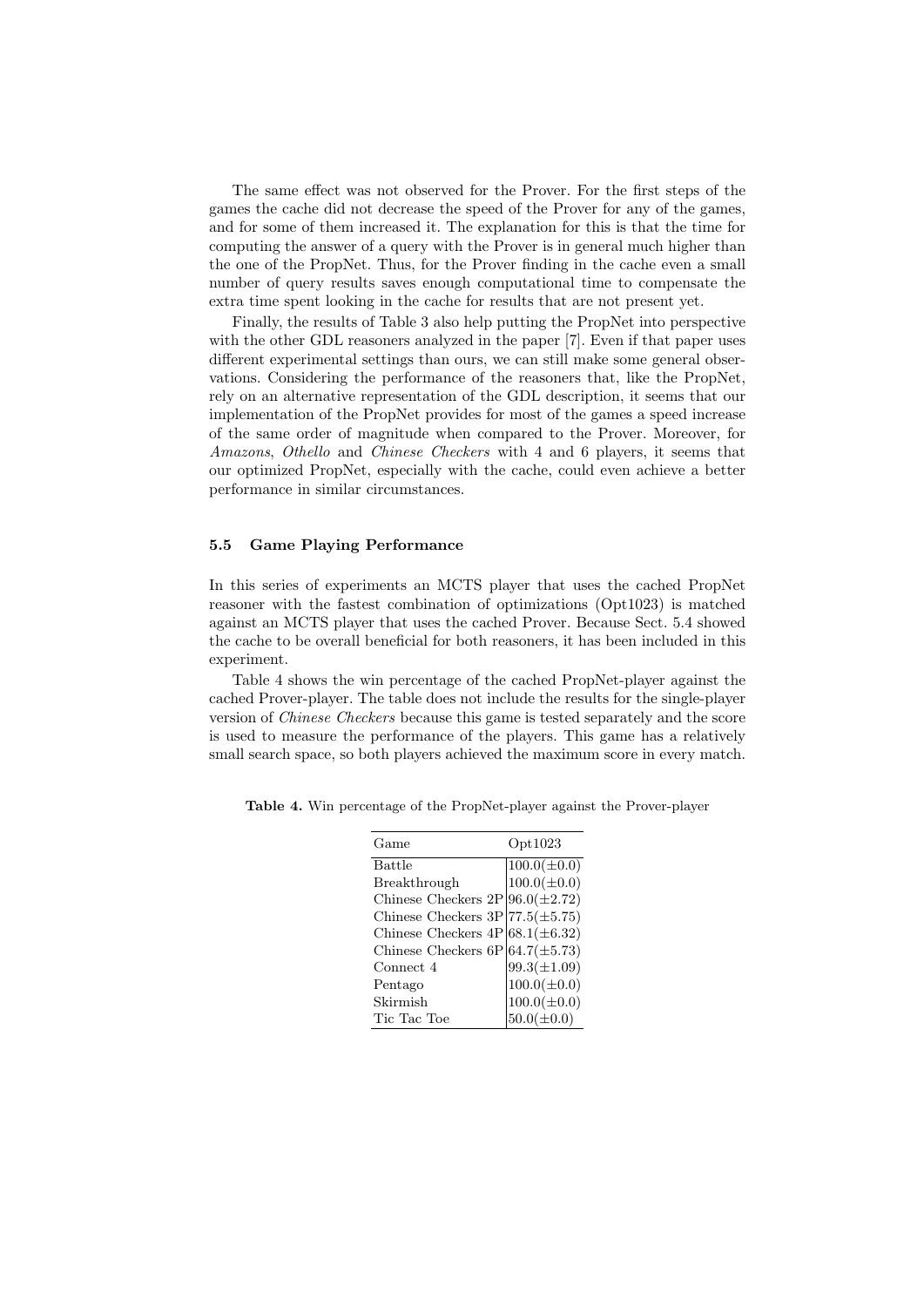Moreover, no results are shown for *Amazons* and *Othello* because for both games, during the first game steps, the cached Prover-player could not return a move within the given time limit. Even with the use of the cache, during the first game steps the number of memorized query results is not sufficient to allow the Prover to complete even one MCTS simulation within the time limit.

Looking at the results for the remaining games, for most of them the cached PropNet-player achieves a win percentage close or equal to 100%. The games in which the performance of the cached PropNet-player seems to drop are the ones with more than 2 players. *Chinese Checkers* with 4 and 6 players are the ones where the win percentage for the cached PropNet-player is the lowest, but it is still significantly better than the one of the cached Prover-player. The game of *Tic Tac Toe* is the only exception, because its state space is so small that both players can easily reach a sufficient number of simulations to play optimally and result in a tie.

The results of Table 4 are in line to what would be expected when looking at the average speed reported in Table 3 for the two cached reasoners. For all the games for which the speed of the cached PropNet is at least one order of magnitude higher than the one of the cached Prover, the cached PropNetplayer achieves a significantly higher win percentage. However, for the game of *Skirmish* Table 3 reports a similar average speed for both the cached reasoners so their performance would be expected to be close. A win rate of 100% for the cached PropNet can be explained by the fact that the speed per game step of the Prover exhibits a higher variance than the speed of the PropNet. The speed of the PropNet in the initial game steps is close to the average speed. The Prover, instead, is about 340 times slower than the PropNet in this stage. Its speed increases only in the last few steps of the game. At this point the PropNet-player already gained enough advantage over the Prover-player to win the game.

# **6 Conclusion and Future Work**

In this paper the performance of a PropNet-based reasoner has been evaluated, together with four possible optimizations of the structure of the PropNet and their impact on the performance. Even though the tested implementation of the PropNet is based on the code provided by the GGP-Base framework, the principles behind its representation and its optimizations can also be applied in general.

Experiments have shown that the use of a PropNet substantially increases the reasoning speed by, on average, at least two orders of magnitude with respect to the GGP-Base Prover. Moreover, the addition of a combination of optimizations that reduce the size of the PropNet increases the reasoning speed further. Experiments also show that the reasoning speed increase has a positive effect on the performance of the PropNet-based player. This player achieves a win rate close to 100% in most of the games for which it is matched against an equivalent player based on the Prover. Thus, it is possible to conclude that for a general